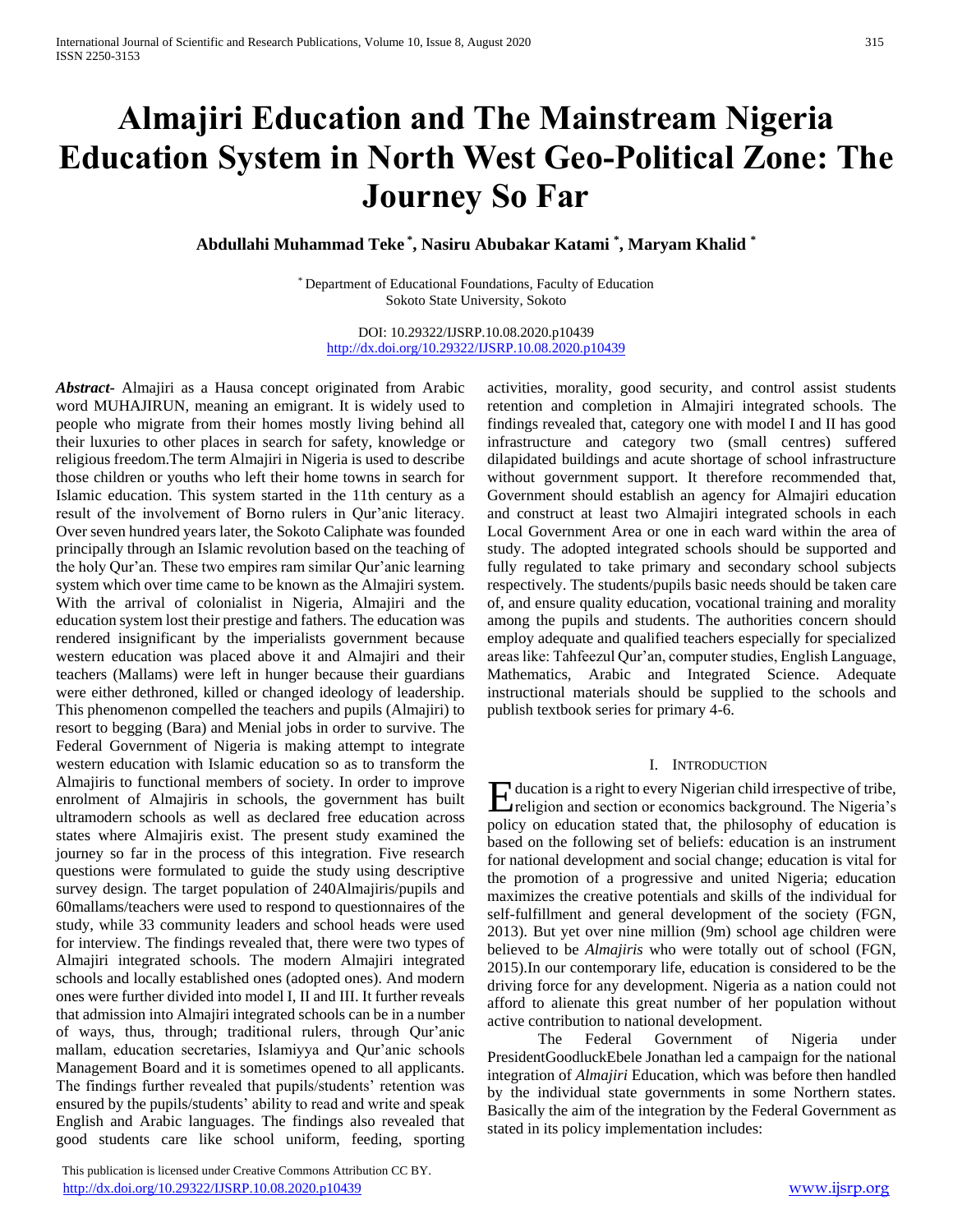i. provide access and equity to basic education for all *Almajiri* school age;

 ii. Discourage and gradually eliminate itineracy and begging of *Almajirai* in the country; and

 iii. Support the emergence of an enabling environment that could facilitate the effective integration of Islamic discipline into basic education programme ( FGN, 2015).

 Despite the laudable objectives much had not been achieved by this integration programme. Even in the areas where a reasonable number of *Almajiris* are found, the ratio of purely western education schools and *Almajjiri* Integrated schools is incomparable. For instance, the Federal Government Implementation Committee on *Almajiri* integrated programme reported an allocation of fifty (50) schools in north western Nigeria whereby a significant number of this amount is still on paper. Many parents are still reluctant to send their children, the few that are willing to give their wards could not get the admission. The programme and schools are not heard of until one reach to their destination. Even in state government programme on education is very rear to hear financial allocation or attention paid to this programme.

 There must be reasons for this silence and lack of rapid development by the programme. The research work was set to find out the level at which *Almajiri* education was integrated into mainstream Nigeria education.

## II. BACKGROUND TO THE STUDY

 Different nations of the world introduced various policies approaches towards integrating their minorities into the mainstream national life. For instance, Sibley (1981) explained that in the western industrialized nations, the state is ostensibly concerned with the welfare of minorities. Making provision for housing, medical facilities, special education, market opportunities and employment training programmes to indigenous minorities living in peripheral regions, these were all done with the intention of integrating the peripheral minorities into the mainstream society. Sibley also stated that settlement policies in the old coal mining area of northwestern England, in Durham and Northumberland, for example were for a long period designed to concentrate population in order to provide better access to shopping, education and welfare services. Notwithstanding the preferences of the residents in the mining villages,in general, the benefits of living in large settlements, which oneself- evident to planners, may not be recognized by the client population.

 Based on the National policy on Education transformation agenda of Goodluck Jonathan's administration in the country, the Federal Authority took special interest in integrating the *Almajiri* system of education into the mainstream educational system in the country. This was formally signed into law and presented to the National Economic Council in July 2013. On the occasion, the then Minister of State for Education, NyesomWike reiterated that the authority had set up the National Committee on implementation of *Almajiri* education programme to ensure that the pupils are provided with opportunities to access Basic Education. The Programme, would also involve acquisition of various skills to enable them participate more positively in the development of their immediate environment and the nation at large. Facilities were also provided to all the 26 *Almajiri* integrated

 This publication is licensed under Creative Commons Attribution CC BY. <http://dx.doi.org/10.29322/IJSRP.10.08.2020.p10439> [www.ijsrp.org](http://ijsrp.org/)

schools in Nigeria as well as intervention through the Tertiary Education Trust Fund (TETfund) and Universal Basic Education Commission which culminated in the provision of day and boarding facilities for the pupils and their teachers.

 *Almajiri* is a person who is sent out early in life to become a pupil of a Qur'anic school under a teacher known as *mallam*. Okumo (2012) reported that federal government has inaugurated the first *Almajiri* model boarding school in Gagi, Sokoto state. This school which would be replicated across the country is dedicated to the *Almajiri* to ensure education for all Nigerian children to sustain access to quality education. Former president of Nigeria in his inaugural speech stated that "our administration believe that the time has come for the nation to build on the moral foundations of the traditional system by providing the *Almajiri* with conventional knowledge and skills that will enable them to fully realize their creative and productive potentials." An elder statesman Kwande commended the president for the inauguration, he stated that "what the president did was right because if you are a leader, you cannot allow your citizens to be roaming aimlessly on the streets. If they are on the street they are endangered and anything can happen to them. By creating *Almajiri*school their future is now control, in terms of saving their health" (Okumo, 2012).

 *Almajiris*had constituted a segment of Nigerian population poses tremendous challenges to attainment of Education For All (EFA) and millennium Development Goals (MDGs) as well as other notable international conventions and protocols. To neglect this group does not only deny their fundamental human rights but also their innate potentials would remain largely untapped and this may eventually jeopardized the country's pursuit of her home grown technological development and economic transformation. In order to reduce inequality and provide access, the Federal Government set up a committee on implementation of *Almajiri* education programme and charged it with the responsibility of ensuring that this more than nine million (9m) *Almajirai* are integrated into the UBE programme. This is without prejudice to their acquisition of sound Qur'anic knowledge. Obviously, the programme will equip the *Almajiri* pupils with knowledge and vocational skills that will enable them to integrate into the Nigerian society and ensure realization of their potentials.

#### III. PURPOSE OF THE STUDY

 The manner by which *Almajiri* education is pursued in Northern Nigeria raises alarm from different perspectives. The pupils and their teachers (*Mallans*) mostly appeared untidy sending a message of poverty, hardship, child abuse and diseases. In the process of searching for food through begging (*Bara*) or menial jobs, the *Almajiri* endangered both their life and health, mostly through contact with rituals, bad gangs and street violence. Eventually after graduation this group of people is considered unskilled and therefore unemployable.Fafunwa cited by Goodluck& Juliana (2017) described that, apart from Islamic religious teaching the *Almajiri* schools did not provide any form of literacy and training that will make the graduants functional members of civil society. Mostly their lives and families (dependents) continued in misery.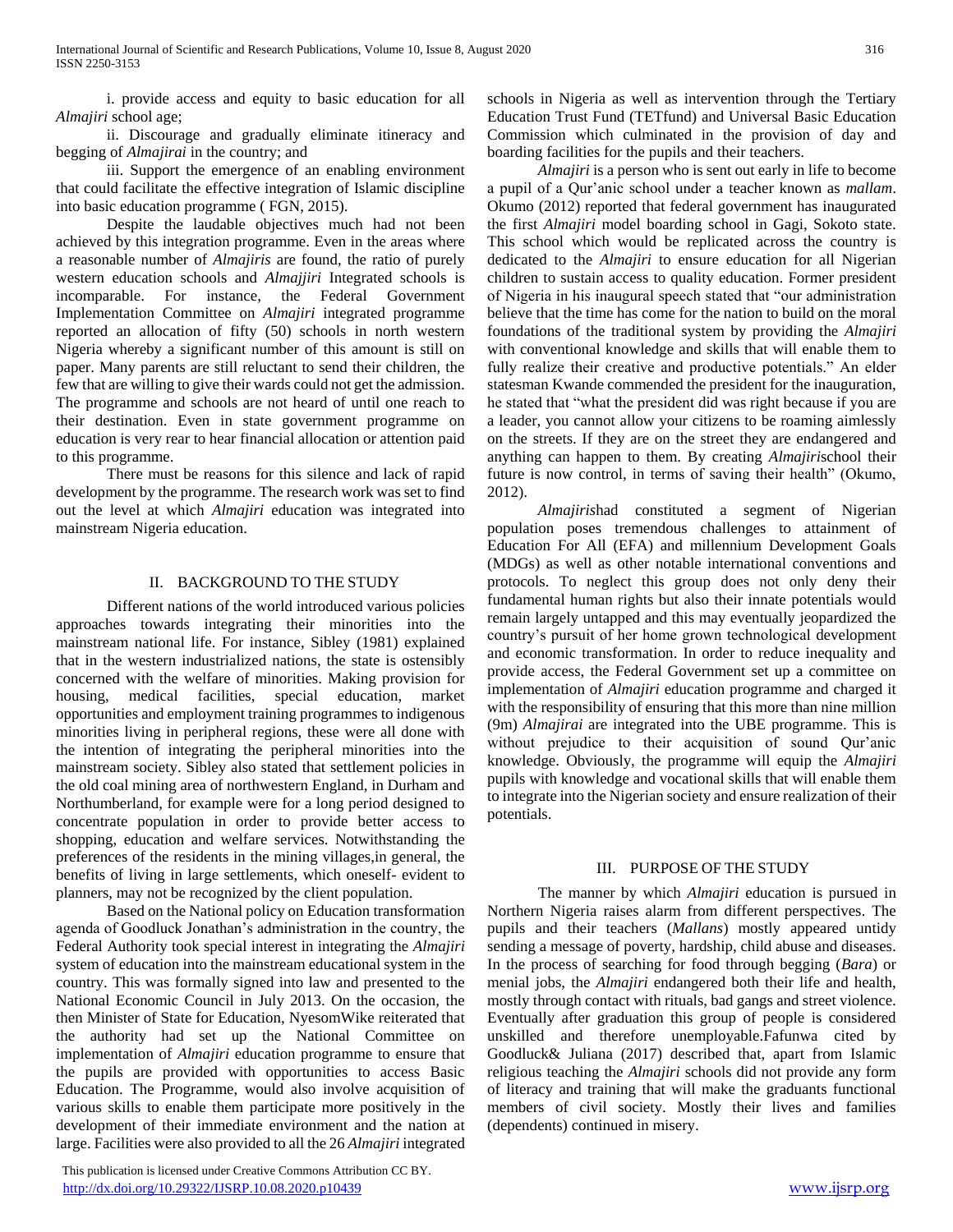Goodluck and Juliana (2017) described that the Federal Government of Nigeria is making attempt to integrate western education with Islamic education so as to transform the *Almajiris* to functional members of society. In order to improve enrolment of *Almajiris* in schools, the government has built ultramodern schools as well as declared free education across states where *Almajiris* exist. Western education provided a formalized way of learning which make a distinctive difference in the life of its students and teachers and eventually provided skills and employment opportunities for the graduants. For government to cater for the welfare of its citizenry and harness the full potentialities of everyone, government deemed it necessary to integrate the two systems of education without prejudice to anyone. But the main focus is to provide Qur'anic education which the *Almajiri* acquired in their schools (*Tsangaya* or *makarantunAllo*), at the same time acquire western education with employability status. North western Nigeria is a geo-political zone considered to have the highest number of *Almajiris* in Nigeria and one of the two zones where the education started. There are thousands of purely western education schools existing in the zone, but with a very few number of integrated *Almajiri* schools. For instance, the entire Sokoto and Kano states had only 25 formalized Almajiri integrated schools many of which had only 100 pupils enrolment, whichis having only two sets of classes of 50 pupils each after years of existence. Even the few number that exists, most of the students were not purely street *Almajiri*. What are the issues involved in the process of this integration?

# IV. RESEARCH QUESTIONS

The research questions of the study are;

- i. What are the processes involved in admission into Almajiri integrated schools in Worth West geo-political zone, Nigeria?
- ii. In which ways students/pupils were retained in Almajiri Integrated Schools in North West geo-political zone, Nigeria?
- iii. What are the government's commitments towards provision of school buildings and infrastructure in AlmajiriIntegrated Schools in North West geo-political zone, Nigeria?
- iv. What are the government's commitments towards provision human and material resources in AlmajiriIntegrated Schools in North West geo-political zone, Nigeria?
- v. What are the sources of funding and feeding of students/pupils in Almajiri Integrated Schools in North West geo-political zone, Nigeria?

# V. METHODOLOGY OF THE STUDY

 The study uses descriptive survey design with a target population of all the *Almajirsi/*pupils and their teachers/*Mallams a*nd community leaders like, village head, district heads, local government chairmen and the school heads of the area under study.The study covers North West geo-political zone of Nigeria which consists of seven states. In selecting the sample number of states, purposive sampling was used to select three mother states in the zone; these include; Sokoto, Kaduna and Kano states. Similarly to obtain the number of local government areas for the study purposive sampling was used whereby the local government areas in the states where Almajiri Model Schools were established were sampled for the study. In this regard, Sokoto state has Sokoto South, Wamakko, Bodinga, Tureta, SabonBirni, and DangeShuni local government areas. Kaduna state comprises of Kaduna North, Igabi, BirninGwari and Zaria local government areas. Kano state consists of Dala, Doguwa, Madobi, DawakinTofa, Nasarawa, Wudil, Warawa, Tsanyawa, Bichi, Gaya, Albasu, Kibiya, Dawakin Kudu and Kabo. This gave a total of twenty five (25) local government areas for the study.Due to the qualitative nature of the study the researchers selected three local government areas from each state and Kaduna state was not visited for security reasons. Therefore a total of six local government areas were selected for the study. A purposive sampling was used to select 40 *Almajiris*/pupils and 10 *mallams*/teachers (except in model I and II who had reasonable number of teachers) that had filled in the study questionnaires in each local government area of the study. Therefore a total of two hundred and forty Almajiri/pupils filled the study questionnaires and seventy questionnaires for teachers/mallams whereas ten community leaders who comprises one (1) local government chairman, three (3) district heads 5 village headsand one school head making ten (10) respondents for each local government area under study except Kano state where each local government area has only one district head, therefore only two village heads were selected and one coordinator for Qur'anic and Islamiyya School Management of the respective LGEA<sup>s</sup>this gave a total of forty five community leaders and school heads for the interview. As indicated on the table below;

| S/N            | <b>Stat</b><br>e    | Local<br>Govt<br><b>Area</b> | <b>Almaji</b><br>ris/<br><b>Pupils</b> | <b>Malla</b><br>ms/<br><b>Teach</b><br>ers | <b>Commun</b><br>ity<br>Leaders/<br>Sch.<br><b>Heads</b> | <b>Tot</b><br>al |
|----------------|---------------------|------------------------------|----------------------------------------|--------------------------------------------|----------------------------------------------------------|------------------|
| 1              | Soko<br>to          | Sokoto<br>Sth.               | 40                                     | 10                                         | 10                                                       | 60               |
| $\overline{c}$ | Soko<br>to          | Dange<br>Shun                | 40                                     | 10                                         | 10                                                       | 60               |
| 3              | Soko<br>to          | Wama<br>kko                  | 40                                     | 10                                         | 10                                                       | 60               |
| $\overline{4}$ | Kan<br>$\mathbf{O}$ | Dala                         | 40                                     | 10                                         | 5                                                        | 55               |
| 5              | Kan<br>$\mathbf{O}$ | Nasara<br>wa                 | 40                                     | 10                                         | 5                                                        | 55               |
| 6              | Kan<br>$\mathbf{o}$ | Kabo                         | 40                                     | 10                                         | 5                                                        | 55               |
| Tot<br>al      | 3                   | 6                            | 240                                    | 60                                         | 45                                                       | 345              |

 Researchers' Designed Questionnaires and Interview (structured) were used for data collection. The quantitative data were analyzed using descriptive statistics while qualitative data were analyzed in detail and explained in descriptive form of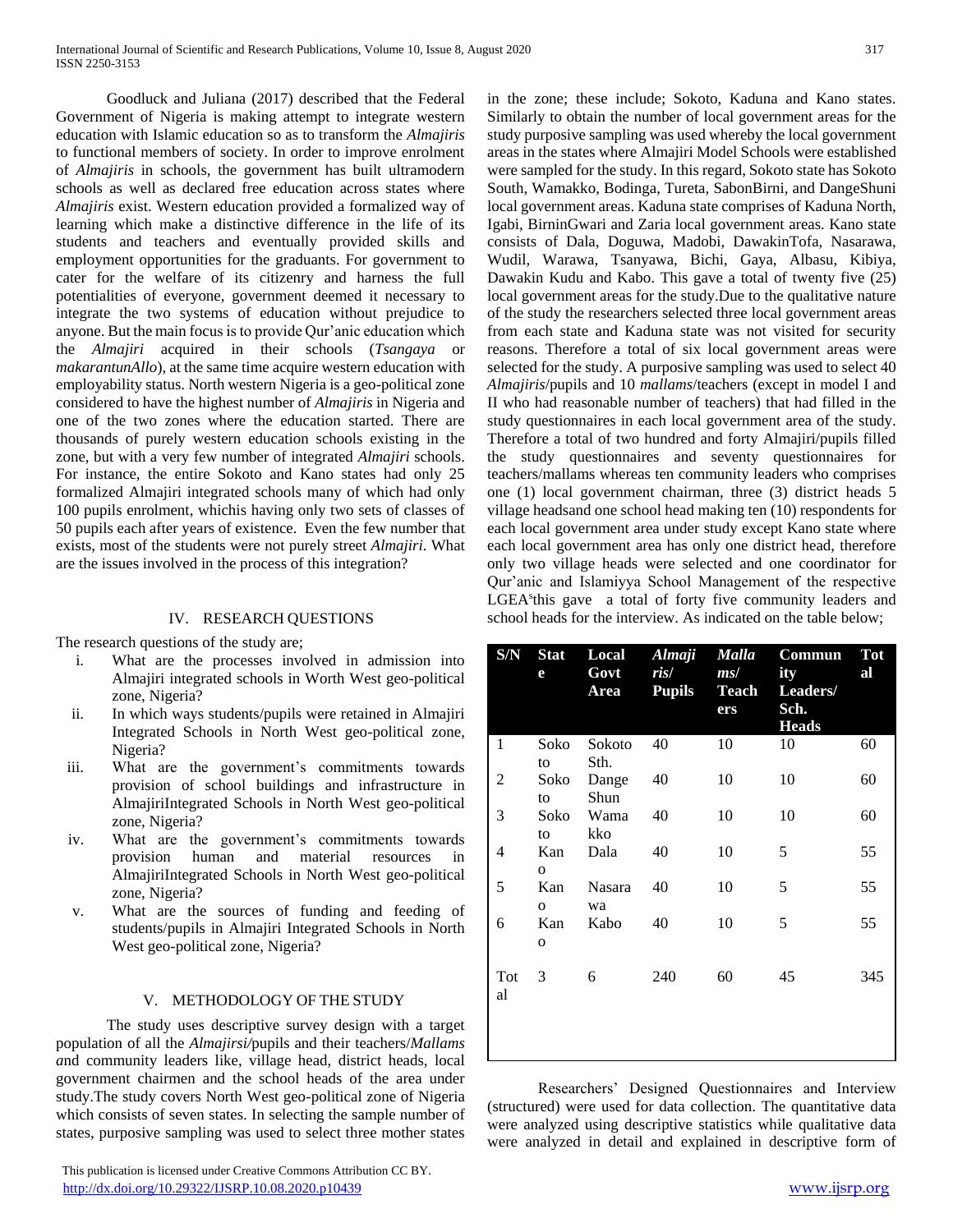analysis after transcription and coding the collected data, all what was recorded were described under the use of themes and subthemes.

## VI. DATA PRESENTATION AND ANALYSIS

 Thissection deals with presentation and interpretation of data results collected through qualitative and quantitative design of the study. The quantitative data were presented and analyzed through the use of frequency table and percentages. Information obtained from qualitative data were analyzed in themes and subthemes.

## VII. PRESENTATION AND ANALYSIS OF QUALITATIVE DATA

 The target respondents for the interview were forty five, but due to various reasons ranging from respondents' personal and official commitments only thirty three respondents were captured. Therefore findings from the interview were presented and summarized under the following themes and sub-themes:

# **1 Admission into Almajiri Integrated Schools**

 At the beginning of every session the schools admit new students. The schools are of two categories with their mode of admissions and certain considerations before the admission was formalized.

#### **1a Types of Integrated Almajiri Schools**

There are two types of Almajiri integrated school

 i. Ultra- modern Almajiri schools these consist of ultramodern Almajiri schools with formalized primary and or secondary school section. This is further divided into model I, II and III

 ii. Locally Integrated Almajiri Schools-These are locally established schools that were made to teach Qur'an and aspects of western education. On the other hand some Qur'anic schools were adopted to integrate by having a teacher that teach basic literacy and numeracy to the pupils.

## Respondent 1 stated that:

 *In our area, Almajiri schools are of two categories higher level and lower level. For instance, The Almajirischool in Gagi is not mainly for Gagi community. It is regarded as higher category and their mode of admission is just the same with conventional primary schools. And second category involved those small sized Almajiri schools established locally and sponsored by international communities, but pupils in these schools were Almajiris that were found in the Qur'anic schools but aspects of western education were taught while learning the Qur'an in order*  to facilitate integration of the two systems. And the secular *education teacher was either nominatedby the mallam or within the immediate community.There were about ten centers in tudunwada district. And to the best of my knowledge no certificate is issued to such pupils.* 

 This shows that there were two types of integrated Almajiri integrated schools. The modern Almajiri integrated schools and locally established ones. And modern ones were further divided into model I, II and III.

#### **1b Mode of Admission into Integrated Almajiri Schools.**

Applicants can be admitted into the schools through a number of ways, these include;

 **i- Through traditional rulers-** there are traditional rulers that actively participate in the affairs of integrated schools in their areas, some parents or guardians can access their children's admission through them. Respondent 33 reported that; from the beginning BaradenWamakko invited all the village heads (Hakimai) and gave them an allocation of four (4) pupils which we started with and still maintaining the same number. Before formalizing the admission we do interviewed the applicants on Qur'an**.**

#### Respondent 17 stated that:

 *Initially, district heads in Shuni and other districts were asked to bring candidates for the new Almajirischool in Shuni. The entire village heads of Shuni (11) were also asked to give candidates, and we have seen the advantage. What we mostly considered in choosing a child to the school is over-age, those who supposed to be in school already but they were not enrolled. Secondly, we also pick from those in qur'anic schools.*

#### **ii. Admission is open to all applicants.**

 Applicants from within and outside the states were free to apply for admission. It was opened to every applicant without any prejudice and discrimination.

## Respondent 1, explained that,

 *Admission is opened to every interested person without any condition or restriction. I thought after the commission of Almajiri School by president Good Luck Jonathan the school personnel will be going round to get the itinerant Almajiris and admit them into the school. But such has not happened.*

 **iii. Admission through Qur'anic mallams**. Sometimes admission into the school can be through Qur'anic teacher {mallam}. Respondent 26 reported that; the admission used to be through Mallam of the Tsangaya schools. Application forms Used to be issued to the applicants. Respondent 6 has this to say,

 *Admission of new pupils was through their Qur'anic mallams and parents. There was a time we visited one Qur'anic school and requested the mallam to allow Almajirischool to admit his pupils. He lamented that only their parents has that right, so we should allow him to inform them. After which many parents agreed and the children were enrolled.*

# **iv. Admission Through Islamiyya and Qur'anic Education Management Board**

 kano state government constituted Islamiyya and Qur'anic Education Management Board to oversee the affairs of Islamiyya and Qur'anic schools in the state. The board is therefore responsible for regulating admission of pupils into Tsangaya or Almajiri Integrated Schools in the state.

#### Respondent 31 added that;

 *The twelve schools in Kano state were under Kano state Qur'anic and Islammiya school management board and it is responsible for issuance of guidelines on how admission should be made in the schools. The board examined the number of pupils to*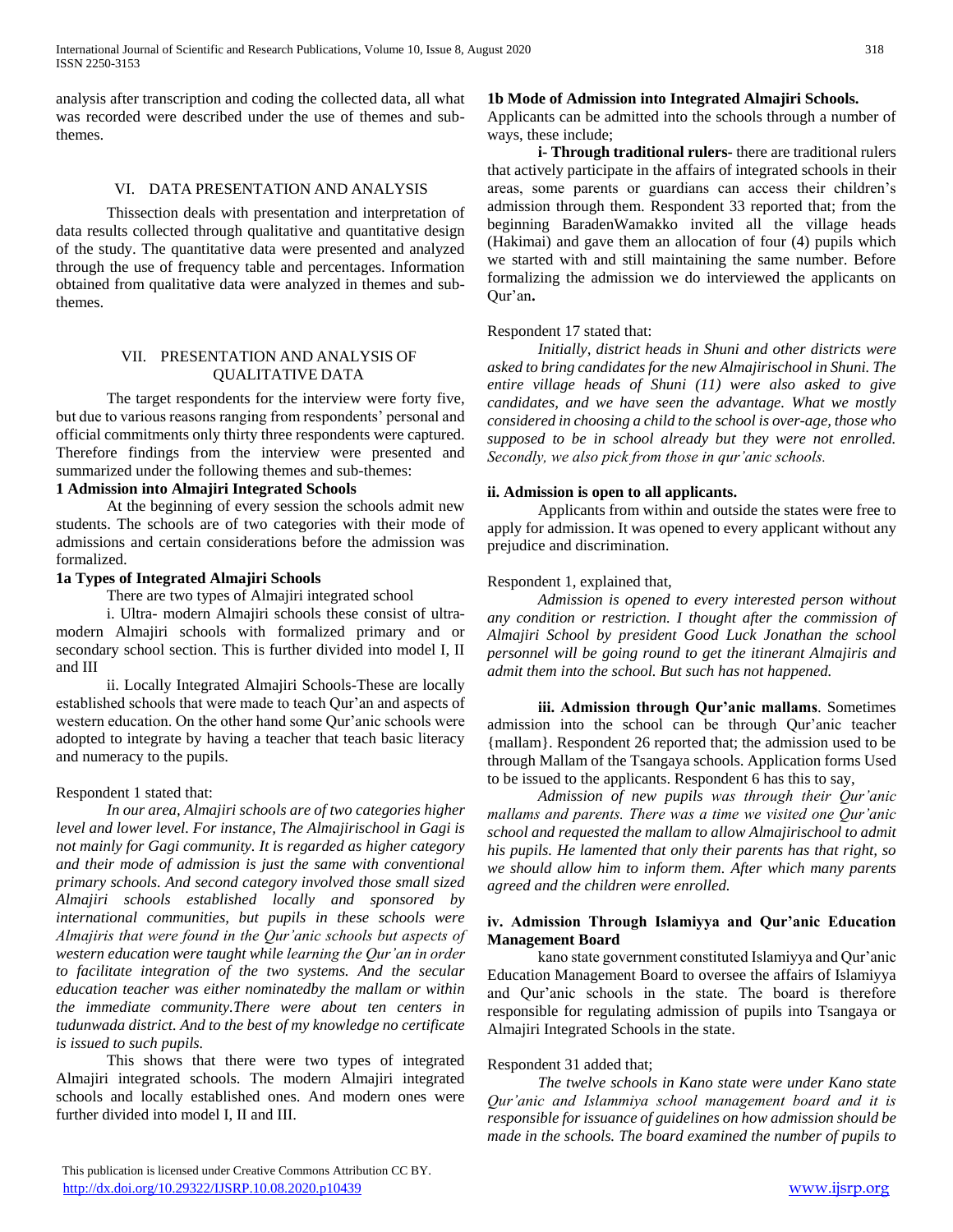*be admitted in each school, after which the number will be distributed to all the forty four LGAs in the state. Stakeholders in the L.G.A like local government chairman, education secretary and district head can further make the distribution within the L.G.A.*

# **v. Children of Traditional Rulers Were Used for First Admission**

 Village heads were the closest traditional rulers to the masses. Therefore they can be mirror to their masses on what affect their lives. The leaders therefore volunteer and gave their children for first admission in the school for easy acceptability and progress of the school.

#### Respondent 29has this to say;

 *The first year admission was allocated among the entire village heads of Kabo L.G.A and Mallam Ibrahim (mal. Ibrahim was the Qur'anic mallam who gave his Almajiris for admission into the school for pilot alongside with the children of the village heads). In the secondary year, Kano state Qur'anic and Islamiyya schools management Board gave allocation to all the Neighboring L.G.A like RiminGado, Shanono, Gwarzo, BagwaiKaraye and the host kobo L.G.A, presently the admission was controlled by the board.*

 This shows that leaders can be used to pilot a programme for its success and acceptability

# **vi. Admission Through Education Secretary**

 Education secretaries are the executive officers on education in their respective local government areas. They were also involved in the admission process of pupils into the Almajiri schools.

## Respondent 32 stated that;

 *Admission into the school used to be through education secretaries of the twenty three (23) local government areas in Sokoto state under the directive of Universal Basic Education Board. The Education Secretary will liaise with traditional rulers to select children from less privileged families and come to the school for interview which will be used for placement. The successful ones will fill admission form and will be given uniform and other relevant materials for the commencement of learning.*

This shows that admission into Almajiri integrated schools can be in a number of ways, thus, through; traditional rulers, through Qur'anic mallam, education secretaries, Islamiyya and Qur'anic schools Management Board, children of traditional rulers were piloted for first admission and it is sometimes opened to all applicants.

## **1c Areas of Consideration for Admission into Almajiri Integrated Schools.**

 There are certain considerations before a child is admitted into the school. These include;

**i. pupils from Qur'anic schools**. Admission into the school used to be from Qur'anic schools.

## Respondent 18 explained that,

 *Admission was opened to all interested applicants even outside the state like Kebbi, Zamfara and Niger states. Initially* 

 This publication is licensed under Creative Commons Attribution CC BY. <http://dx.doi.org/10.29322/IJSRP.10.08.2020.p10439> [www.ijsrp.org](http://ijsrp.org/)

*only pupils from Qur'anic schools were admitted, but later, even those from other primary schools were transferred to the integrated schools.*

**ii. Qur'anic Background.** Children's Qur'anic background used to be considered for admission into the schools. One of the important thing considered for admission into the school is applicants' Qur'anic education background from home.

## Respondent 19 has this to say,

 *Admission is opened to all applicants, but the most suitable candidates for the school are those with Qur'anic education background, in addition the school admits our children that finished primary school, including those that finish JSS III*

**iii. Age and interview.** The schools differed in age consideration. Some considered lower age of 4-5 years for the beginners while some considered over- age for instance 7-8 for beginners in order to reduce out of school children. Interview also need to be conducted.

 Respondent 17 describes that, what we mostly considered in choosing a child to the school is over age, those who supposed to be in school already but they were not enrolled.

## Respondent 5 added that,

 *Children between the ages of four, five and above were admitted into the school with emphasis on developing their morality. The admission was opened to all interested applicants in all the twenty three local govt. areas in the state and other neighboring states, after an interview.*

**iv. Children from weak families**. These children used to be considered for admission in order to relief the parents and save the children from ignorance.

## Respondent 16 describes that,

 *The integration school is important development especially to those in the rural areas and having difficulties in supporting the education of their children. The school is now an opportunity to admit children if the parents are interested.*

 This shows that before admission into Almajiri integrated schools certain considerations were made these include; pupils from Qur'anic schools, children's Qur'anic background, applicants also attend an interview and age also used to be considered, children from weak families were also considered for admission into the schools.

## **1d Problems of Students' Admission into Almajiri Integrated Schools.**

 There are problems surrounding the students' admission into the schools. Some of these problems include;

**i. poor communication link between traditional rulers and school authorities**. Some traditional rulers were not carried along by the school authorities therefore they were not in the picture of what happens in the schools, so as to encourage parents on that direction.

 Respondent 9 revealed that, I have no idea about the school and program, both the district head and school authority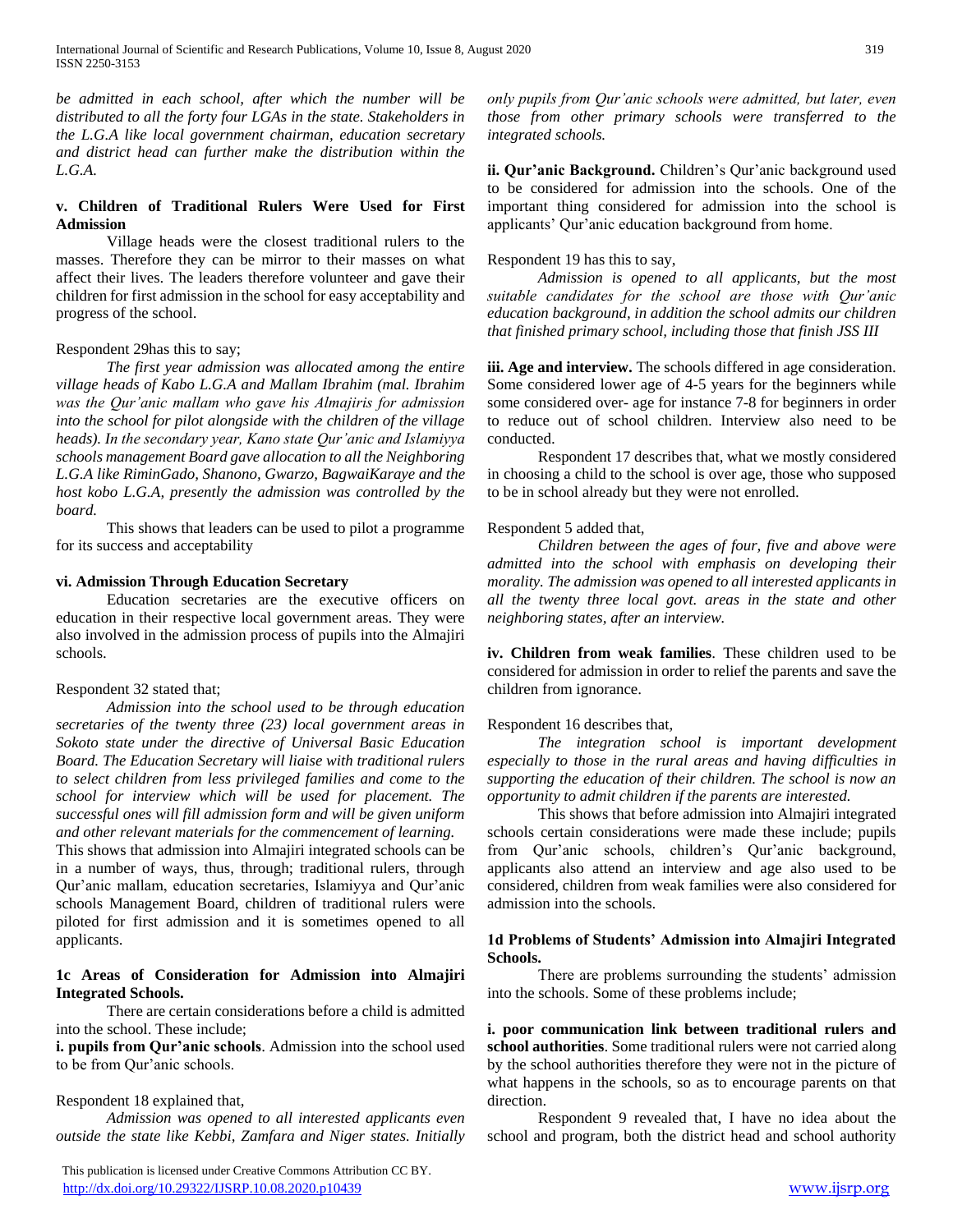have not contacted me on any issue regarding the Almajiri school. Another respondent added that, "we were not carried along we only knew the school was constructed for the purpose of Almajiri Integration programme.

#### Respondent 14 explained that,

 *Parents used to take their wards directly to the school without any contact with village or district heads and we have no idea on the admission process, because we were not included in the process.*

**ii. Lack of public awareness**. People were not much aware about the schools and their programmes,

# Respondent 12 stated that,

 *Parents in my area were not sending their children to these integrated schools for now, because they were short inform about the school and the programme. Mostly people of the immediate communities benefitted much from the schools. Our people need the school but we do not have.*

 This shows that there were two major problems of pupils' admission into Almajiri integrated schools, these were, lack of public awareness and poor communication link between some traditional rulers and school authorities.

 The study reveals that there were two types of Almajiri integrated schools. The modern Almajiri integrated schools and locally established ones. And modern ones were further divided into model I, II and III. It further reveals that admission into Almajiri integrated schools can be in a number of ways, thus, through; traditional rulers, through Qur'anic mallam, education secretaries, through Islamiyya and Qur'anic Education Management Board and it is sometimes opened to all applicants. It was also observed that before admission into Almajiri integrated schools certain considerations were made these include; pupils from Qur'anic schools, children's Qur'anic background, applicants also attend an interview and age used to be considered, children from weak families were also considered for admission into the schools. Children of Traditional Rulers Were Used for First Admission.

#### **2 Students/Pupils Retention in Almajiri Integrated School.**

 Retention and completion is very important in every project or business embarked upon by any individual. Students and pupils of integrated Almajiri schools are also required to complete their studies after their admission into the schools. The study examined the avenues through which retention and completion were ensured in the schools.

## **2a Ability to Read and Write**

 Most of those children admitted into the school cannot read and write in English. But when started their studies in the schools, they can read and write at the same time speak English and Arabic languages. This has so much attracted many students/ pupils to stay in the school and continue to benefit in that direction.

#### Respondent 4 explains that,

 *One of the important thing that take interest of those pupils to remain in school is the ability to read and write both in Arabic and English languages, they won't allow themselves to* 

 This publication is licensed under Creative Commons Attribution CC BY. <http://dx.doi.org/10.29322/IJSRP.10.08.2020.p10439> [www.ijsrp.org](http://ijsrp.org/)

*miss this great opportunity. This made the pupils very curious to know more by enrolling themselves into the next level of education which motivate pupils and students towards retention and completion*

The findings therefore revealed that students/pupils were impressed by their ability to read and write and speak English and Arabic languages.

#### **2b Students/Pupils' Good Care and Morality**

 Students/pupils' good care in boarding schools contributes immensely in making them feel at home and comfortable for learning. Morality assists students/pupils to understand what is right and wrong and do the right things for their life and others.

## Respondent 18 stated that,

 *Pupils were retained by taking care of their feeding, engaging them in sporting activities and making them to feel at home. Security of the pupils was also ensured by denying then from illegal exit and blocked any chance of intruding into the school.*

 This shows that good care and students/pupils' morality can influenced retention in Almajiri integrated schools.

#### **2c Improvement in the Quality of Life**

 Quality of life involves development of good personality through personal hygiene, responsible life style and good human relation. Students in Almajiri integrated school learn to clean themselves and their clothes regularly and avoid tone clothes. They also learned formally and informally how life is and how things supposed to be done, this usually guide their conducts in their daily affairs.

#### Respondent 12 added that,

 *Both parents and children realized the importance of this integration through the improvement in the quality of life of the students. Some of the students were even sponsored to study abroad (Arab countries) after which they can speak three languages Hausa, Arabic and English.*

 The findings revealed that, the quality of life of the students has significantly improved by absence of begging for food, dirty and toned clothes, hatred on western education and have good accommodation (hostel), water electricity and sponsored abroad for international studies.

#### **2d Provision of Food**

 Food is one of the basic necessities for life which every individual struggled to get for his survival. Students/pupils in Almajiri School required food for survival as individuals and need it for retention and completion in the school.

## Respondent 19 added that,

 *From what I observed, there was high commitment in the process of teaching and learning, secondly, the student were fed daily with good dormitory for boarding students. All these are quite encouraging that aid retention in the schools.*

 The findings revealed that food served to students/pupils daily had assisted in retention and completion in Almajiri integrated schools.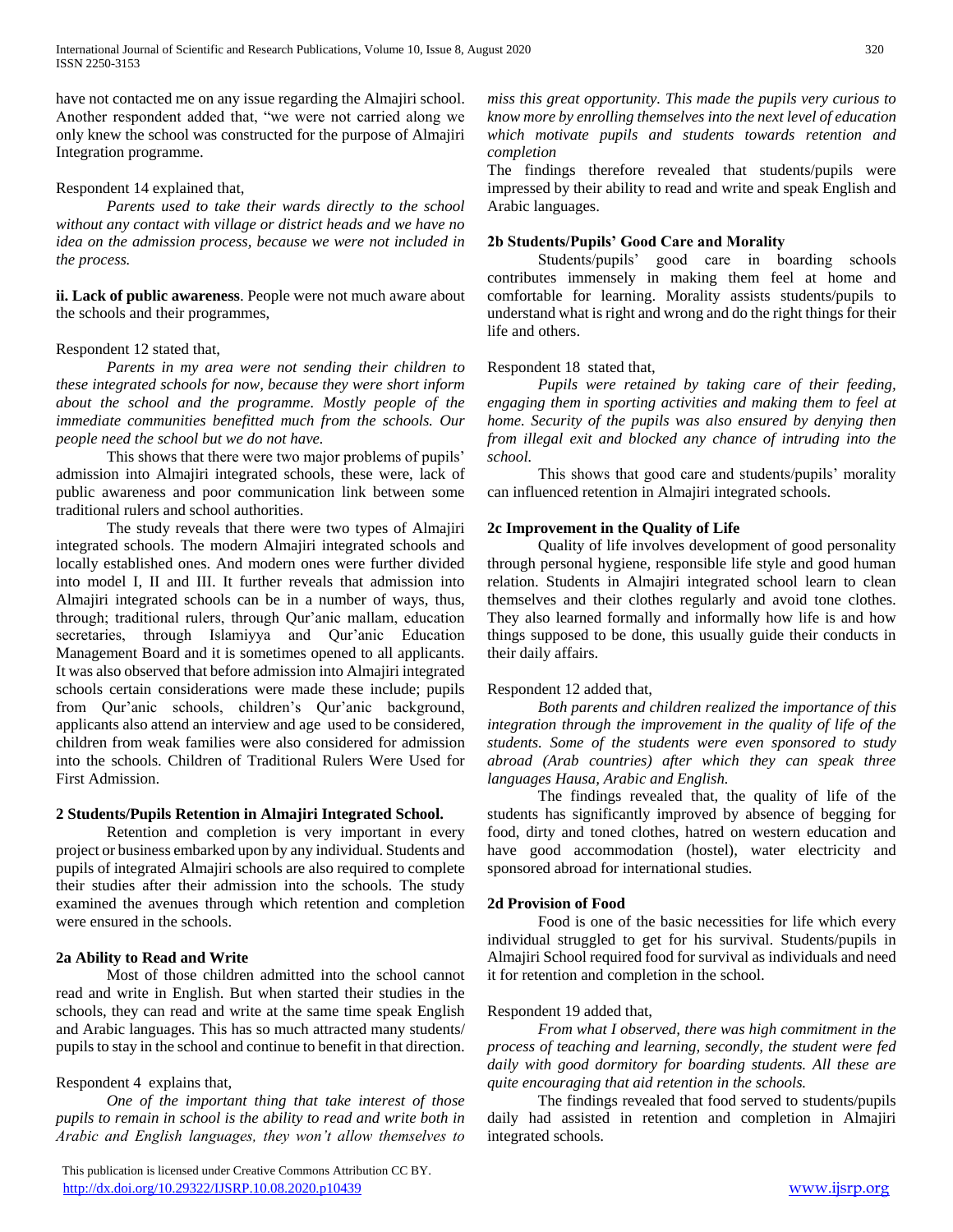#### **2e Vocational Training**

 Vocational training is extra skills provided to students/pupils to enable them to function on their own, even without opportunities for further education. The training centers (mostly lower category) for Almajiri integration program provided this training. Even some of the upper category has the provision (for eg. Gagi integrated school in Sokoto) but was silent due to some technical reasons.

#### Respondent 3 stated that;

 *We Partner with Oando Foundation, our community, UNICEF and NEI+ to promote integration programme in the area. Classroom blocks were constructed, some were rehabilitated and vocational skills were taught to the pupils*.

This shows that, the small centres offered various vocational skills that enabled the participant to engage themselves after the training period.

## **2f Good Advice to Parents by Traditional Rulers**

 Traditional rulers are the closest community leaders in our society. They enjoyed the honour and respect from their followers, as such they accept any policy or program that traditional leaders actively participated whole heartedly with full confidence that nothing negative would be found in such policy or program. Their advice in this direction has greatly influence students/pupils' retention in the school.

#### Respondent 8 added that,

 *After the introduction of the programme, we have a committee that meet with parents monthly to sensitized and enlighten them on the need to allow their wards to complete their education without any interruption up to the university level. And parents had responded positively, because we have no much report on students drop out in the area.*

 The findings therefore revealed that, traditional rulers' advice to parents/guardian plays a vital role to influence students/pupils' retention in Almajiri integrated schools.

## **2g Effective Learning and Quality Education**

 The essence of learning is to be able to have change in behavior which may lead to positive development of the individual and society. This can only be achieved through effective learning and quality education. It was discovered that some Almijiri integrated schools were opportune to enjoy this.

#### Respondent 30stated that;

 *Most of the children admitted into the schools were from needy families who were weak in one aspect or the other while in the school their feeding had been taken care up even this can help them to stay in the school. The way they learn and understand also make them happy and stay for example many people used to compares the level of knowledge of the school children to that of Junior Secondary school, even though they were primary school pupils. This may be connected with the small size of class, staff development through seminar, workshop, as well the textbook series published for the schools.*

 This shows that effective learning and quality of education can keep pupils busy in the school and attract their interest towards retention and completion.

#### **2h Provision of Basic Needs**

 In this context the pupils' basic needs were divided into two, thus, basic needs for life and basic needs to live in the school. For any pupil to study successfully the two needs must be met. The pupils must be able to eat food and drink good water, have accommodation and clothing (basic for life). They also need school uniform, reading and writing material, beds and mattresses, house and sport wears (basic needs in school).

#### Respondent 31states that;

 *As you know, the school is for Almajiris, who traditionally beg for food. So the arrangement for good accommodation and three square meals (feeding) is actually attractive that make the pupils to be happy and stay in the school. And there were some specified days that the pupils used to eat chickens or eggs (Fridays). And eat variety of food according to the time table. The school also distributed five set of cloth to the pupils. Uniform two sets, house wear two sets and sport one set and every week each pupil used to receive one tablet of soap for washing. There used to be Qur'anic recitation early morning and evening after the normal lessons, considering the normal lessons all primary school subjects were taught including Tahfizul Qur'an. All these can attract pupils to stay in the school.*

 This shows that provision of pupils/students' basic needs in the Almajiri Integrated Schools can assist retention and completion.

# **2i Parents'Visit to Schools**

 Children in boarding schools sometimes do remember their parents and relatives at home. This at times made the pupils to run away from school or drop out. When parents use to visit them at regular intervals it will relief such children and feel at home so that they stay calm in their schools.

#### Respondent 32stated that;

 *The children's basic necessities were being take care up in the school. Their feeding, accommodation, water, and teaching materials in addition their parent used to visit them mostly after each two weeks and they can bear witness on the condition of their children and there is full security in the school. There was also principal and vice principal quarters in the school. All these had added comfort to the children and promote retention.*

 This shows that parents' visit to their children in Almajiri Integrated Schools can help in the pupils' retention and completion in the schools.

 The findings revealed that pupils/students' retention was ensured by the pupils/students' ability to read and write and speak English and Arabic languages.The findings also revealed that good students care like school uniform, feeding, sporting activities, morality, good security, and control assist students retention and completion in Almajiri integrated schools.It further revealed that, the quality of life of the students has significantly improved by absence of begging for food, dirty, toned clothes, hatred on western education and have good accommodation (hostel), water electricity and sponsored abroad for international studies.It equally reveals that food served to students/pupils daily had assisted in retention and completion in Almajiri integrated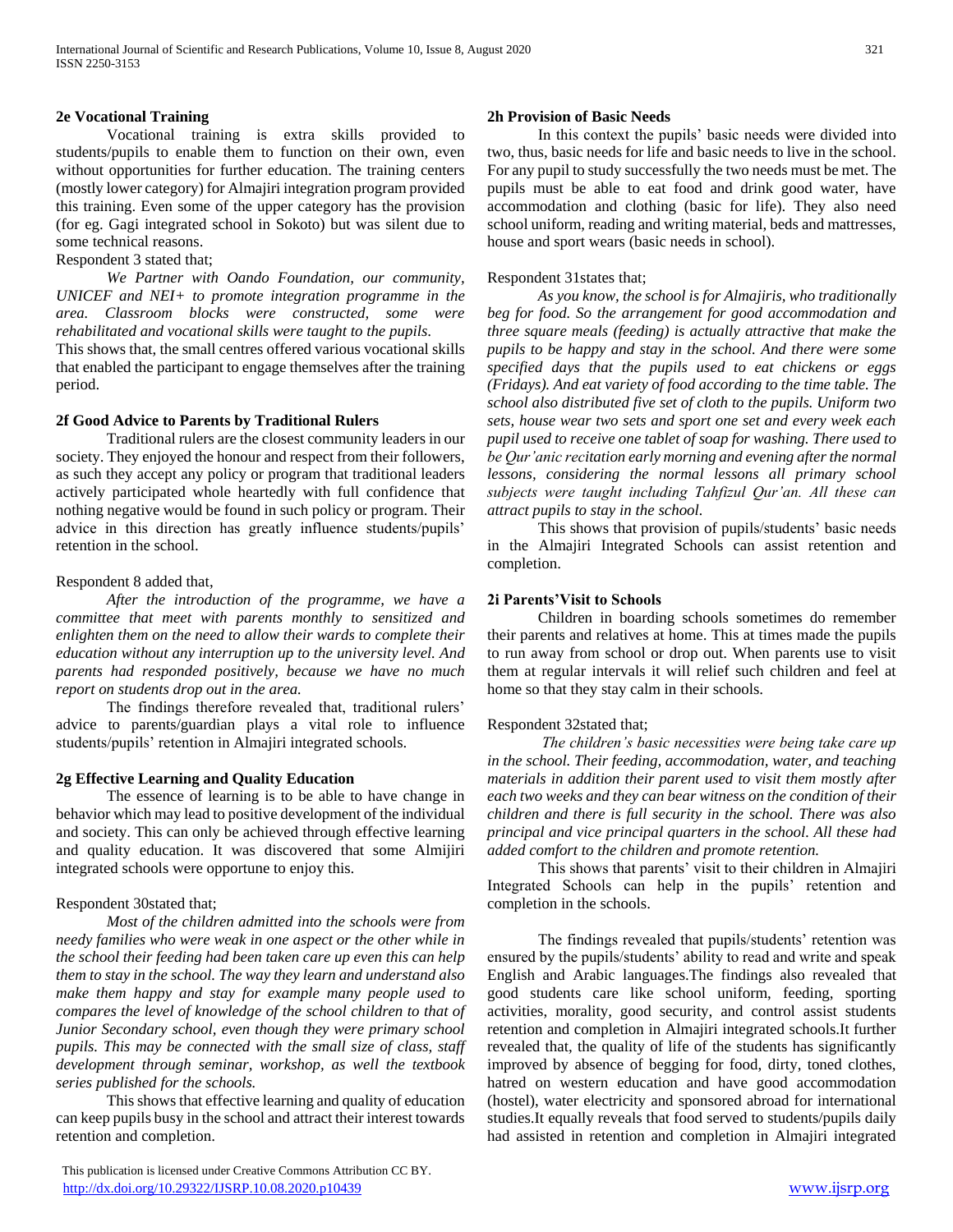schools. It was quite encouraging that the small centres offered various vocational skills that enabled the participant to engage themselves after the training period. It was also observed that, traditional rulers' advice to parents/guardian plays a vital role to influence students/pupils' retention in Almajiri integrated schools. Effective learning and quality education, provision of basic needs and parents visit to schools can play vital role towards retention and completion in the schools.

## **3 Infrastructure in Almajiri Integrated Schools**

 School infrastructures are those facilities in schools that enhance the welfare of students/pupils in schools. These include; the physical building (plant) class rooms and dormitories, electricity supply, water supply, health facilities, furniture, among others. Most Almajiri integrated schoolswere boarding, which made the infrastructure as basic necessity for the survival of the schools. Availability of good and enough infrastructures assist in arousing the interest of students in schools. They will be happy that they had enough water to use, good toilet facilities among others.

#### **3a Different infrastructure for different schools**

 The school infrastructure differed based on the type of the school.

#### Respondent 4 described that,

 *Infrastructure of school differ, ultra-modern Almajiri integrated school (model I) has wide land and sufficient classes, the school still has empty classes, unlike the small centres which has small area and small classes. In the former, there were cleaners responsible for the school latrines, unlike the latter which is dependent upon the commitment of the teacher. In Gagi district we have about eleven (11) of such centres and one (1) ultramodern Almajiri integrated school.*

 The findings reveal that, category one with model I and II has good infrastructure and category two (small centres) suffered dilapidated building and acute shortage of school infrastructure.

## **3b Health Facilities and Water Supply**

 Health facilities and water supply are very essential for human life. In Almajiri integrated schools there was provision for a school clinic or school first aid box, depending on the nature of the school. At the same time there was no school established without main source of water, but unfortunately in many schools the source was faulty and repaired, and in others the problem remained unsolved, for instance,

#### Respondent 5 describes that,

 *The school infrastructure is good, especially in the health sector there was a nursing staff dedicated to deliver health services to members of the school. The effective water supply was a result of water extension project made by the state government in the school.* 

 This shows that some Almmajiri schools had good health care services and effective water supply which was even connected to staff quarters.

#### **3c Shortage of Water**

 Water is life there will be no rest of mind if there is no water to be use by people. Students in Almajiri schools need water for food, drinking, bath, washing, and religious obligations, among others. If the water is short or inadequately supplied to the schools it means a serious problem to these pupils/students. Unfortunately, some of the students had inadequate water supply. Respondent 18 described that,

 *Almajiris School has a good infrastructure, I know the school has a bowl hole (drilled) with overhead tank, I don't know what happened to it that I saw a water tanker usually bringing water into school. There was a local well-constructed by one National youth service corps member to complement the water supply in the school. Sometimes the pupils also went to the nearby fadama to fetch water, maybe there was a shortage of water in the school.*

 This shows that there was shortage of water in some schools. Most of the schools water sources were faulty. There was even a school that used to buy water for school food

#### **3d Poor Condition of the schools**

Some Almajiri integrated schools were in poor condition.

#### Respondent 24 stated that;

 *The children were in serious problems for instance during the rainy season the pupil used to be sent out of the school because everywhere was filled up with flowing water, there was refuse nearby when mixed the school turned to a different thing and right from the beginning the building was poorly constructed. There was a time when one of the school fence (wall) collapsed, the headmaster lamented to me and led us to see what was happening in the school. The situation compelled me to mobilized people and donated for the reconstruction of the temporary fence.* 

 This shows that some Almajiri Integrated schools were in difficult situations and government could not give a quick response to their demands.

#### **3e Organized Adopted Tsangaya Schools**

 These are Qur'anic schools solemnly run by their mallams but well organized in terms of classrooms structures, hostels and latrines that can be used for integrated Almajiri education programme. The mallams voluntarily adopted the schools for integration programme.

#### Respondent 26 explains that;

 *In Nasarawa L.G.A most of our Tsangaya schools were adopted ones mostly run by their Mallams. Presently within the L.G.A we have four Tsangaya schools that are of high ranking, they have all their structures as found in the conventional school. They have classes, hostels, latrines and water source. And there were primary and secondary schools among them.*

 This shows that there adopted Tsangayya Integrated Schools that meet standard and taught all primary and secondary schools subjects, that is beyond the teaching of basic literacy and numeracy.

#### **3f Limited Classes and Hostels**

 Model III schools are small in size and had limited classes and hostels which make it impossible to admit students yearly. The capacity of the school is one hundred pupils only.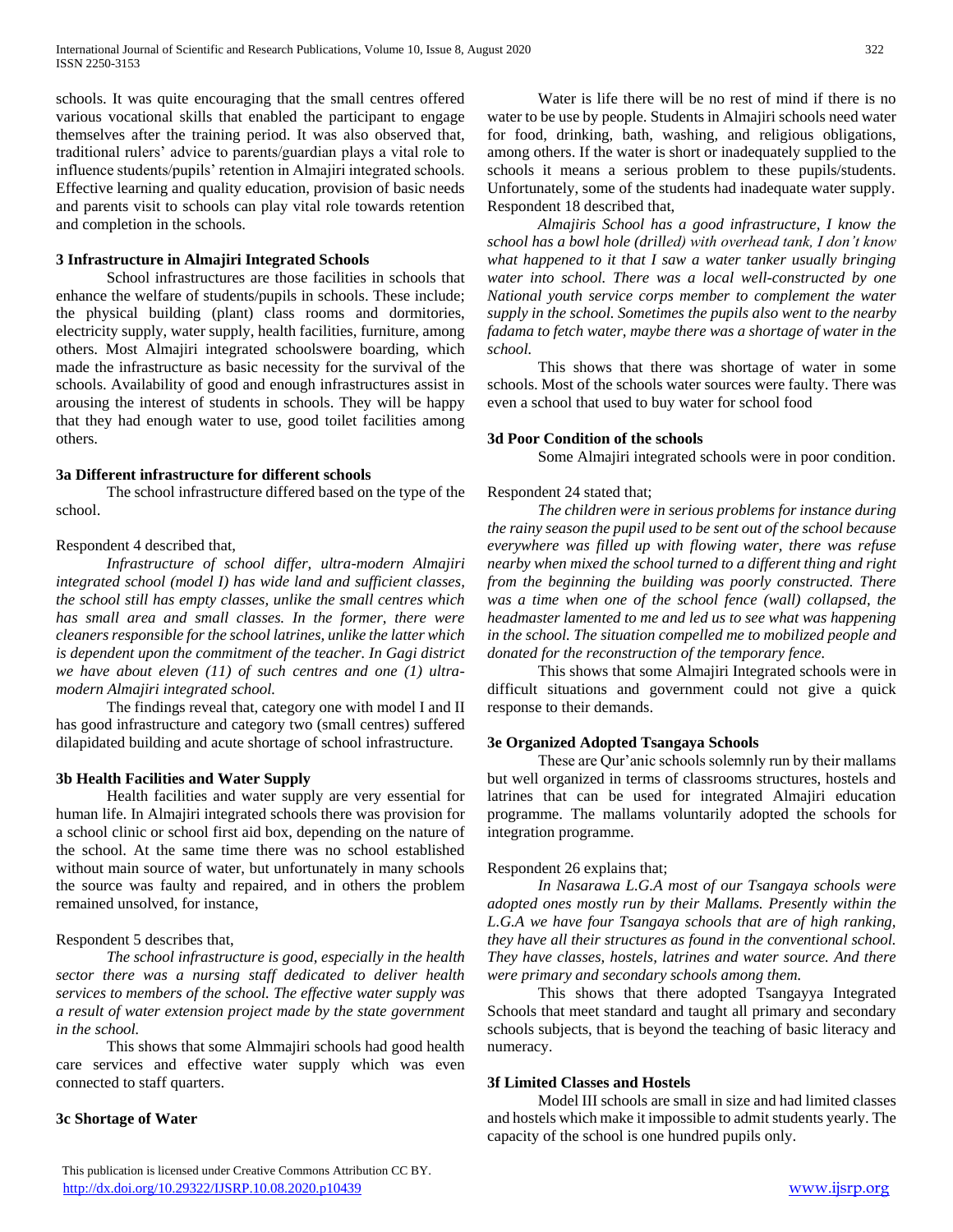# Respondent 28 stated that;

 *So far, the school is still using the existing structure and infrastructure since its inception. But we are still hoping for more infrastructures in order to have increased number of children in the school.* 

This shows that model III integrated Almajiri schools had limited classes and hostels. They can only accommodate one hundred pupils.

 The findings revealed that, category one with model II and III has good infrastructure and category two (small centres) suffered dilapidated buildings and acute shortage of school infrastructure. It also revealed that model I schools had shortage of classrooms and hostels. And there was shortage of water in some schools, there was even a school that used to buy water for school food, though in other schools the situation was good. It further revealed that the schools had good health care services. And some schools were in poor condition and there were adopted Tsangaya Integrated schools that were organized.

## **4 Instructional Materials and Integrated Almajiri Schools**

 Instructional materials are those facilities that are used by teachers and students to facilitate effective teaching and learning in a given instruction. These materials include: chalkboard/whiteboard, exercise book, text books, pens/pencils, cardboard papers and other manufactured and improvised materials that can be used in various instructions.

#### **4a Instructional Materials and Computers**

 Computer plays a vital role in our contemporary world of teaching and learning. Computer assistant instruction eased the task of teachers at the same time helped students to understand instructions easily and make learning more permanent

## Respondent 32described that;

 *Books were published in series basically for Almajiri schools, both for Qur'an, Arabic and western education. There was also a special curriculum for Almajiri schools and school heads were trained for eight months in Kaduna on the curriculum and it implementation. The school also has a computer lab for computer training.*

 It shows that some Almajiri schools had adequate instructional materials and computer lab for practical teaching and learning computer studies. It also shows that schools used to give pupils exercise books free and at times parents buy for their children. At the same time text books series were produced purposely for Almajiri schools.

# **4b International Agencies' Support on Instructional Materials**

 There are international agencies that take interest on education. Some provide aids or support on capacity training, resource persons, vocational training for self- reliance, text books and instructional materials among others.

 Respondent 4 describes that, the centres were better equipped than conventional public schools, because of the support from USAID who designed and produced pupils' books and teachers' guide which teaches reading fluency.

This shows that international agencies participate in the provision of instructional materials.

#### **4c Inadequate Instructional Materials**

 Inadequate instructional materials used to affect the smooth delivery of instructions and its understanding. Some Almajiri integrated schools suffered the inadequacy of those materials and it has negative consequences on the teaching and learning in the schools.

#### Respondent 15explaines that,

 *Instructional materials were not always available but when there was shortage and government do not supply, philanthropists and donors in the community usually provided such as; books, biros, uniform etc.*

 This shows that there are no adequate instructional materials in some Almajiri integrated schools which made some community members to donate in that direction

# **4d Government Provided Books and Instructional Materials**

 Instructional materials are essential for the successful delivery of any instruction. In Almajiri integrated schools books and other instructional materials were supplied to the school by government.

 Respondent 25 explains that; **g**overnment used to provide textbooks, exercise books and other instructional materials because is a special programme by the federal government with special considerations. Respondent 30 added that;for the past five years government had provided text book and note books which the school was using. But now that the note books had finished we asked parents to be buying for their children.

 This shows that government provides books and instructional materials to Almajiri Integrated Schools. But after sometimes it seizes and parents continue to be buying some for their children

#### **4eThere are Textbooks Series**

 As a new programme, the Federal Government had published textbooks series to be used in all the Almajiri integrated schools in Nigeria. This might guide the smooth and successful implementation of the programme.

 Respondent 31 reported that; *the school used to give pupils exercise books whenever they were field up we also have series of text books for all subject from class one to three mainly published for the schools. The only challenged is lack of text books, for senior classes (i.-e 4-6).*

 This shows that federal government published textbooks series for classes 1-3. But those for classes 4-6 are yet to be published. Teachers were left with the task of researching for the relevant textbooks to use.

## **4f Local Government Council Provided Instructional Materials**

 Nasarawa Local Government Education Authority (LGEA) had registered all the Qur'anic schools that volunteer to integrate Qur'anic knowledge with western education. With the registration certain assistance and control used to be rendered.

Respondent 26 reported that about two to three years the Nasarawa L.G.E.A had being distributing instructional materials to twenty two registered Tsangaya schools in the L.G.A.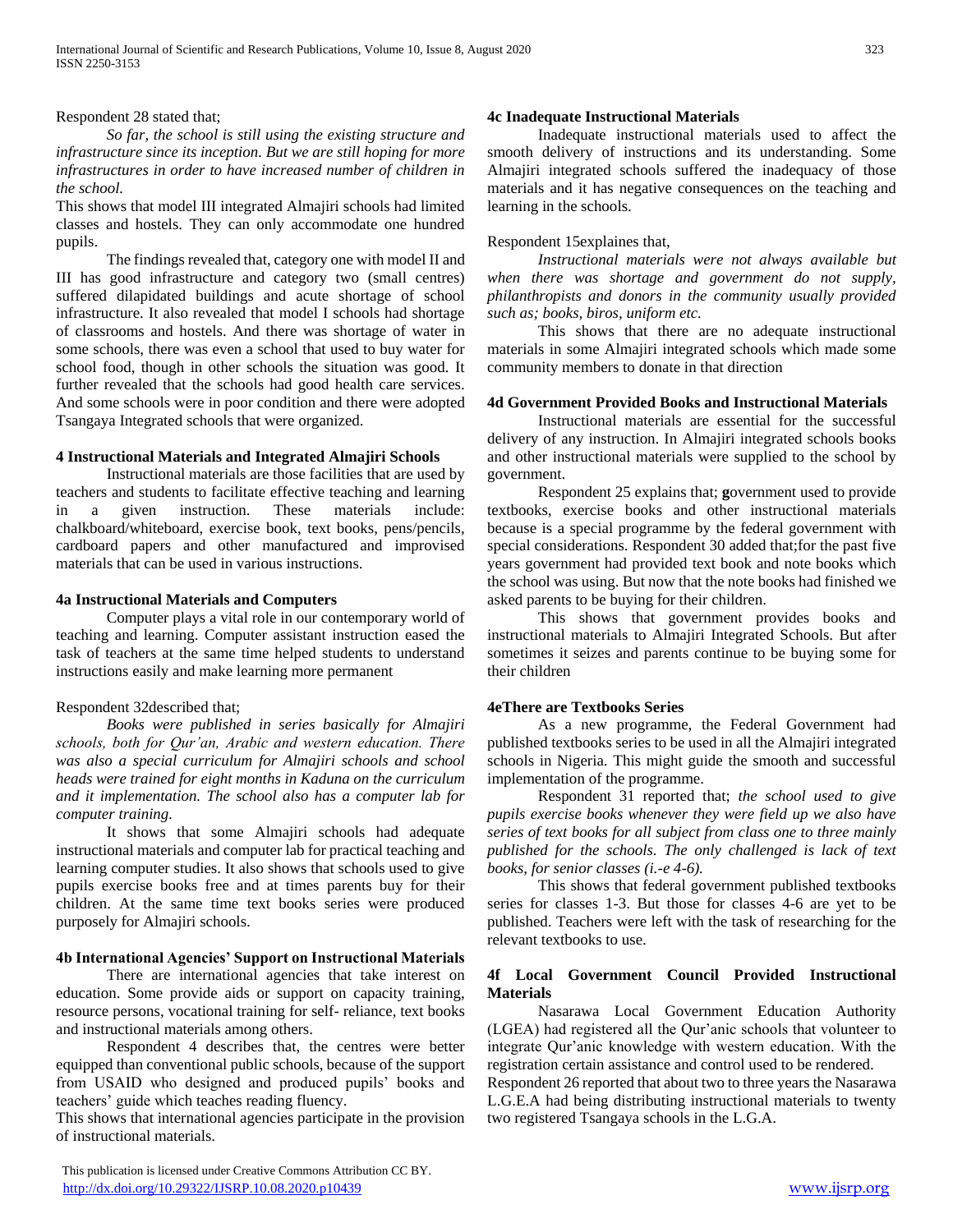This shows that with good arrangement, local government education authority can render useful assistance to adopted Tsangaya Integrated Schools.

# **5 Feeding and Funding of Almajiri Integrated Schools**

 Food is one of the basic necessities for human life. Students/pupils required food for their survival in Almajiri integrated schools because they were not with their family (parents/guardians). And funding in schools is required for the supply of both human and non-human resources in the schools.

# **5a The Schools were Completely Funded and Fed by State Government**

 As mentioned earlier, the schools were of different categories.There are those that were established by the federal government of Nigeria and those established by their respective state governments. But the entire school feeding goes to the respective state government. Respondent 33 reported that; Ministry (i.e Sokoto State Government) is responsible for the funding of the school.

#### Respondent 1 described that,

 *The integrated Almajirischool at Gagi was completely founded by Sokoto state government. With good feeding to all students, but for other centers which has itenerantAlmajiris has no provision for feeding, the students has to beg for food as usual.*

 These show that, Model Almajiri integrated schools were completely fed and funded by state governments. Adopted Quranic school centers were not feed and funded by any government. And the boarding model schools were served with three meals and day ones were served with only two meals.

## **5b Community Leaders do Compliment Government Effort**

 Government alone cannot cater for all the public demands at a time. As such concerted effort is required for the progress of the society. Community leaders as the closest leaders to people volunteer to compliment government effort for the smooth running of the Almajiri integrated schools.

#### Respondent 6 explained that;

 *I know the students were served with three meals daily. And government is trying in providing all the necessary materials like computers for effective teaching and learning. The school has vibrant PTA and SBMC under the chairmanship of District Head Alh. Sani Umar Jabbi. Minor problems and issues were solved and resolved by the district head, those that over powered him, then reported to appropriate authority.*

 This shows that, the model Almajiri integrated schools were fully funded by government community leaders were only complimenting its effort for the success of the schools.

#### **5c Some Schools were Largely Funded by the Community**

 Community members having interest on education try their best to assist in one area or the other in the education sector. With their efforts some Qur'anic schools were adopted or converted to be used as Almajiri integrated centres. As such the funding of the schools was largely on the shoulder of that community.

Respondent 3 describes that,

 *Integration schools in our area were largely funded by the community. We were grateful to sultanate council by complimenting this effort by construction of more classrooms in all the districts in sokoto state.* 

 This shows that community members were participating in Almajiri integration program through the funding of some independent centres. In their communities.

#### **5d No Food Served to some Schools**

 One major problem in funding education as observed by an interviewee was lack of accountability. "I used to surmise on the huge investment of governmenton education annually with little impact, but consider the little funding from USAID with significant impact. This might be connected with leadership and accountability. It was concluded that pupils that attended year one to three (1-3) under USAID centre were better in knowledge than those who finished primary six. Because pupils can finish primary six without ability to read and write".

 There were some Almajiri integrated schools that were not enjoyed the school pupils feeding. These were mostly adopted Qur;aniccentres that were not directly under the care of government. These pupuils have to go out and begged for food (mostly Sokoto state centres) and others were taken care by their Mallams or community (mostly in Kano state centres).

 Respondent 16 stated that, 'there was no food provision for the pupils, because the school is not boarding. But if breakfast can be served is a welcomed idea because it will aid learning'.

 This shows that the day Almjiri schools in Sokoto state have no provision, while those in Kano enjoyed two meals daily. But the adopted Quranic schools in both states had no official food provision.

#### **5e Some Parents Fed Their Wards**

 In adopted almajiri integrated schools where government is not fully responsible for funding, the mallams used to make some arrangement with parents on how to feed their children while in the school, because the mallams in such schools do not give chance for begging.

#### Respondent 26 stated that;

 *In government constructed Tsagaya schools the pupils fully fed by the state government. In adopted Tsangaya school parent were responsible for the feeding of their words so that they don't go out and beg for food. The Mallams had made an arrangement on how parent will take of the feeding responsibility, and sometimes the Mallams personally do assist in that direction.* This shows that some parents were responsible for feeding their children in some adopted Almajiri Integrated schools. Certain arrangements will be made between the mallam and parents on how to provide food for the children.

#### VIII. PRESENTATION AND ANALYSIS OF QUANTITATIVE DATA

 The data collected from Almajiri/pupils and mallam/teacers through questionnaire was presented under the following tables;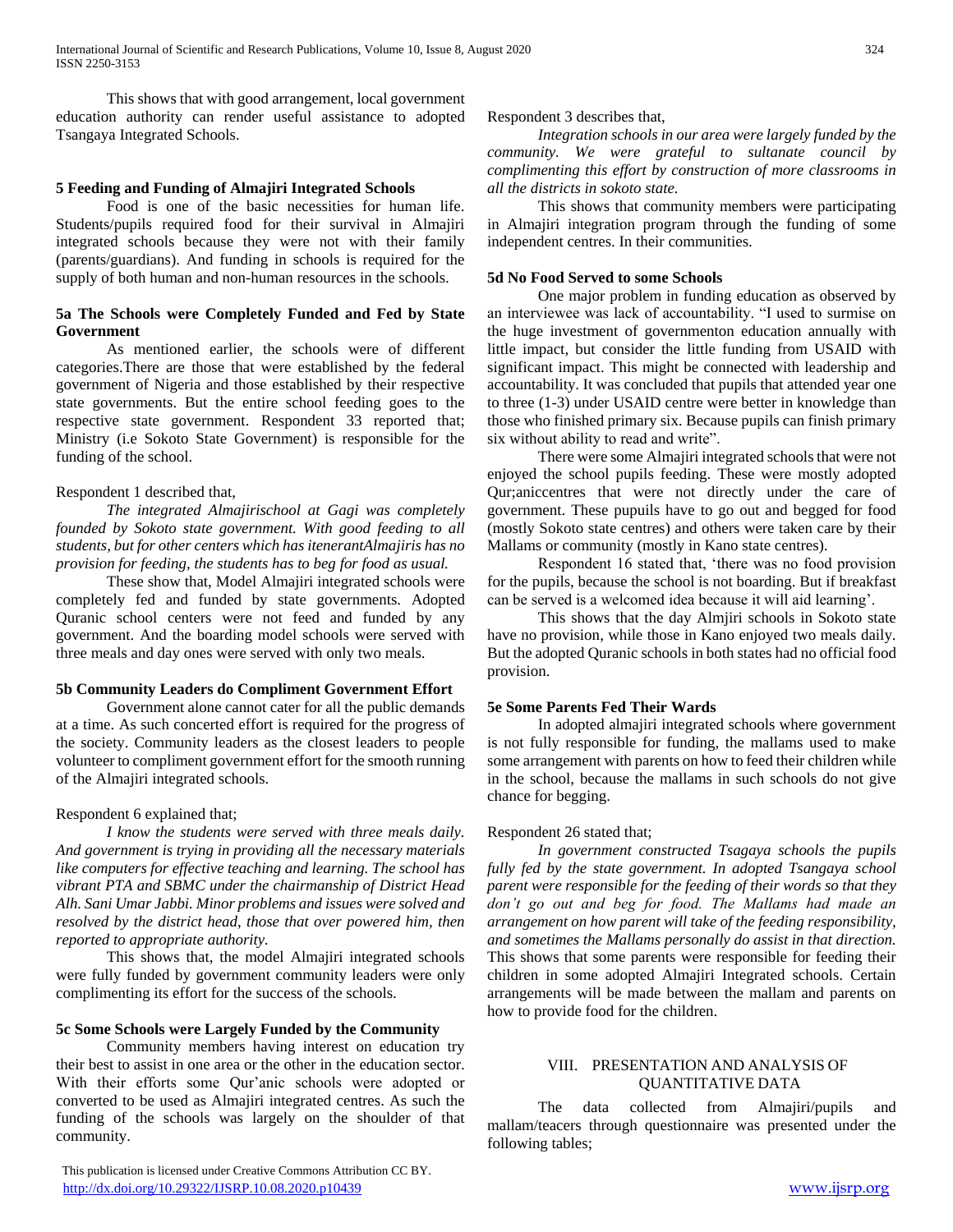Category Male F (%) Female  $F (%)$ Total  $F$  (%) Pupils 240 (100.0) 0 (0.0) 240 (100.0) Teachers 69 (98.6) 1 (1.4) 70 (100.0)

Table 1: Distribution of Respondents by Gender

## **Source: Questionnaire administered (2019)**

 Table 1 above presented the age distribution of the respondents. From the result, all the pupils were male, 98.6% of the teachers were male while only 1.4% were female. This suggested that Almajiri schools could be dominated by male children and male teachers.

Table 2: Distribution of Respondents (Teachers) by Educational Qualification

| Qualification | Frequency | Percentage |
|---------------|-----------|------------|
| Primary       | 0         | 0.0        |
| Secondary     | 6         | 8.6        |
| NCE/Diploma   | 21        | 30.0       |
| Others        | 43        | 61.4       |
| Total         | 70        | 100.0      |

# **Source: Questionnaire administered (2019)**

 Result presented in table 2 shows distribution of teachers by educational qualification. From the result, the respondents were made up of 8.6 secondary certificate holders, 30% NCE/Diploma holders and 61.4% with other qualifications. This indicates that data were gathered from respondents that are educated enough to participate in the study.

| Table 3: Distribution by Pupils or Almajiri |  |  |
|---------------------------------------------|--|--|
|                                             |  |  |

| Qualification | Frequency | Percentage |
|---------------|-----------|------------|
| Almajiri      | 60        | 25.0       |
| Pupil         | 180       | 75.0       |
| Total         | 240       | 100.0      |

# **Source: Questionnaire administered (2019)**

 Table 3 above shows whether children are pupils or Almajiri. From the result, it was gathered that 25% were Almajiris (in Qur'anic schools) while 75%were pupils (from integrated Almajiri schools).

# **Table 4: Response on pupils' admission into Almajiri integrated model schools**

 This publication is licensed under Creative Commons Attribution CC BY. <http://dx.doi.org/10.29322/IJSRP.10.08.2020.p10439> [www.ijsrp.org](http://ijsrp.org/)

| S/N | Items                                            | Agree<br>$F$ (%) | Disagree<br>$F(\%)$  | Undecided<br>$F(\%)$ |
|-----|--------------------------------------------------|------------------|----------------------|----------------------|
| 1   | Pupils<br>were                                   | 220              | 62(20.0)             | 28 (9.0)             |
|     | admitted into the                                | (71.0)           |                      |                      |
|     | integrated                                       |                  |                      |                      |
|     | Almajiri<br>model                                |                  |                      |                      |
|     | schools because of                               |                  |                      |                      |
|     | parental                                         |                  |                      |                      |
|     | background                                       |                  |                      |                      |
| 2   | Pupils<br>were                                   | 155              | 134                  | 21(6.8)              |
|     | admitted into the                                | (50.0)           | (43.2)               |                      |
|     | integrated                                       |                  |                      |                      |
|     | Almajiri<br>model                                |                  |                      |                      |
|     | schools<br>because                               |                  |                      |                      |
|     | the child is street                              |                  |                      |                      |
|     | Almajiri                                         |                  |                      |                      |
| 3   | Pupils<br>were                                   | 225              | $46(14.8)$ 39 (12.6) |                      |
|     | admitted<br>into                                 | (72.6)           |                      |                      |
|     | integrated                                       |                  |                      |                      |
|     | Almajiri<br>model                                |                  |                      |                      |
|     | schools because of                               |                  |                      |                      |
|     | social integration                               |                  |                      |                      |
|     | <b>Source: Questionnaire administered (2019)</b> |                  |                      |                      |

 Table 4 shows response on pupils' admission into Almajiri integrated model schools. Result presented in the table indicates that 71% of the respondents were of the view that pupils were admitted because of parental background, although 20% objected this response while 9% were not certain. In item two, it can be observed that 50% of the respondents submitted their response upon agreement that pupils were admitted because they were streetAlmajirichildren, however, 43.2% disagreed to this while 6.8% were not sure. In item three, 72.6% of the respondents believed that pupils were admitted due to social integration; however, 14.8% disagreed while 12.6% were not sure. Going by these results, it can be deduced that admission of students into Almajiri integrated model schools in Nigeria was due to parental background, street Almajiri, and social integration.

## **Table 5: Response on pupil retention in the Almajiri integrated model schools**

| S/N | <b>Items</b>          | Agree   | Disagree  | Undecided |
|-----|-----------------------|---------|-----------|-----------|
|     |                       | $F(\%)$ | $F$ (%)   | $F(\%)$   |
|     | They receive good     | 250     | 28(9.0)   | 32(10.4)  |
|     | care                  | (80.6)  |           |           |
|     | They are provided     | 256     | 35(11.3)  | 19(6.1)   |
|     | expected<br>with      | (82.6)  |           |           |
|     | knowledge             |         |           |           |
|     | Their teachers are    | 257     | 41 (13.2) | 12(3.9)   |
|     | purely Muslims        | (82.9)  |           |           |
|     | The schools<br>are    | 142     | 125       | 43 (13.9) |
|     | their<br>closer<br>to | (45.8)  | (40.3)    |           |
|     | domain                |         |           |           |

**Source: Questionnaire administered (2019)**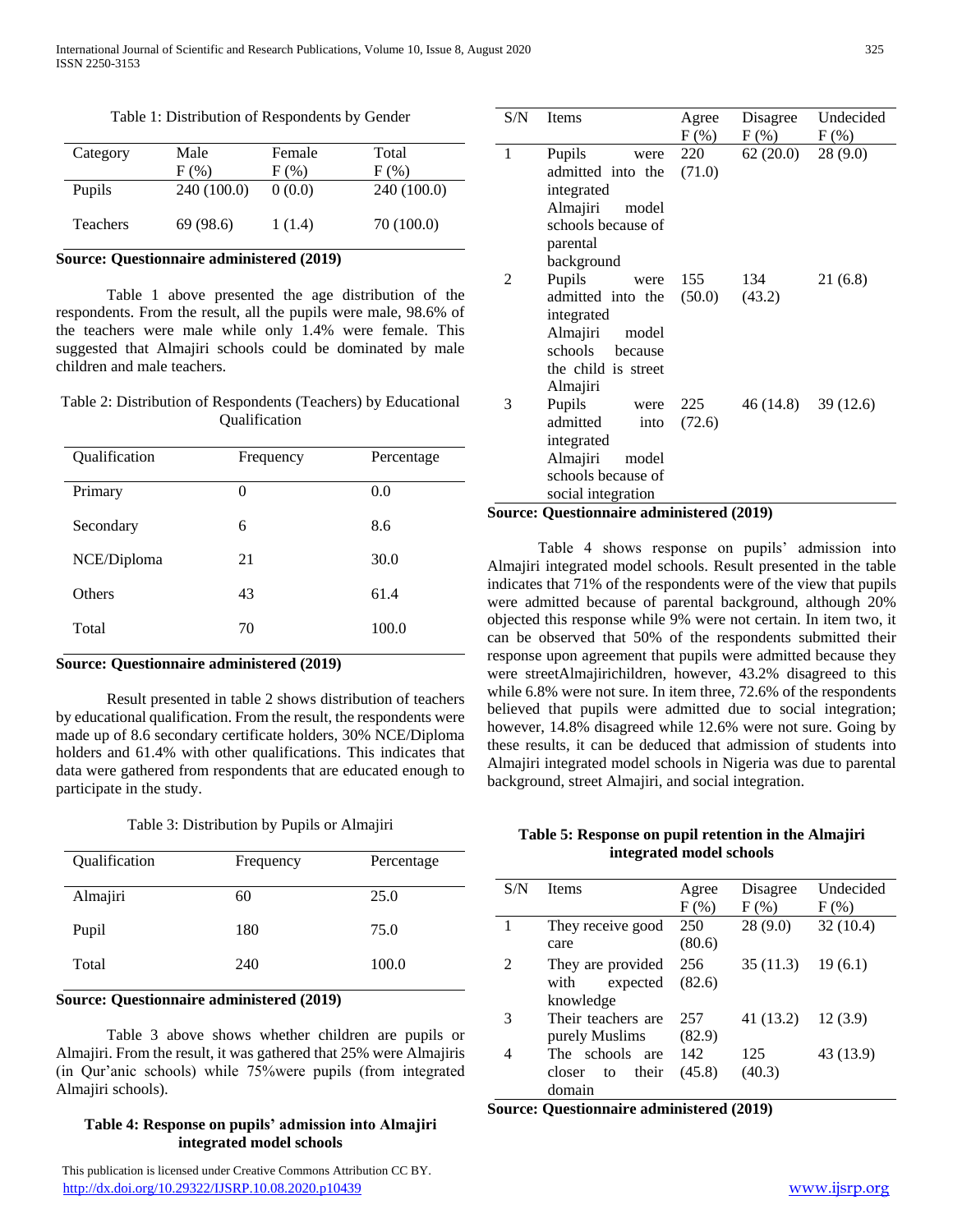Table 5 shows response on pupil retention in the Almajiri integrated model schools. The result shows that the pupils received good care (80.6%), are provided with expected knowledge (82.6%), and their teachers are purely Muslims (82.9%). Mixed reaction was found on perceptions of whether schools the Almajiri integrated model schools were closer to students' domain. On this item, 45.8% of the respondents agreed, 40.3% disagreed while 13.9% were not sure. On the basis of the results, it can be deduced that pupils in the Almajiri integrated model Schools receive good care, they are provided with expected knowledge, and above all, their teachers are Muslims who stand a better chance to teach any school subject without deviation from Islamic norms and values of teaching Islamic religious knowledge in the context of modern times than their counterparts who are not Muslims. However, it was very clear that some pupils came from par places while others were still within the immediate environment of the school community.

**Table 6: Response on Government commitment in the provision of facilities to Almajiriintegrated model schools**

| S/N            | <b>Items</b>  | Agree   | Disagree | Undecided |
|----------------|---------------|---------|----------|-----------|
|                |               | $F$ (%) | $F$ (%)  | $F$ (%)   |
|                | Classes       | 112     | 185      | 13(4.2)   |
|                |               | (36.1)  | (59.7)   |           |
| $\overline{2}$ | Hostels       | 152     | 120      | 38 (12.3) |
|                | accommodation | (49.0)  | (38.7)   |           |
| 3              | Furniture     | 191     | 105      | 14(4.5)   |
|                |               | (61.6)  | (33.9)   |           |
| 4              | Water supply  | 178     | 114      | 18(5.8)   |
|                |               | (57.4)  | (36.8)   |           |
| 5              | Electricity   | 222     | 47(15.2) | 41 (13.2) |
|                |               | (71.6)  |          |           |

**Source: Questionnaire administered (2019)**

 Table 6 shows response on government commitment in the provision of facilities to Almajiri integrated model schools. The respondents submitted their agreement with regards to the following facilities: classes (36.1%), hostel accommodation (49%), furniture (61.6%), water supply (57.4%), and electricity (71.6%). These results indicated that the government is not adequately providing facilities to Almajiri integrated model schools in Nigeria.

# **Table 7: Response on Government commitment in the provision teaching and learning materials in Almajiri integrated model schools**

| S/N | <b>Items</b>          | Agree   | Disagree  | Undecided |
|-----|-----------------------|---------|-----------|-----------|
|     |                       | $F(\%)$ | $F$ (%)   | $F$ (%)   |
|     | Instructional         | 176     | 109       | 25(8.0)   |
|     | materials             | (56.8)  | (35.2)    |           |
| 2   | Textbooks/Library     | 194     | 93 (30.0) | 23(7.4)   |
|     |                       | (62.6)  |           |           |
| 3   | Computers             | 159     | 67(21.6)  | 81(26.1)  |
|     |                       | (51.3)  |           |           |
| 4   | Laboratory facilities | 89      | 162       | 59 (19.0) |
|     |                       | (28.7)  | (52.3)    |           |

**Source: Questionnaire administered (2019)**

 This publication is licensed under Creative Commons Attribution CC BY. <http://dx.doi.org/10.29322/IJSRP.10.08.2020.p10439> [www.ijsrp.org](http://ijsrp.org/)

 Table 7 shows response on government commitment in the provision of teaching and learning materials in Almajiri integrated model schools. Result indicates respondents' agreement with the provision of the following teaching and learning materials: instructional materials (56.8%), textbooks/library  $(62.8\%)$ , computers  $(51.3\%)$ , and laboratories  $(28.7\%)$ . These results showed that the government has not adequately supply teaching and learning materials to Almajiri integrated models schools in North West geo-polical zone, Nigeria.

**Table 8: Response on Comparison between Almajiri school system and western education system**

| S/N | <b>Items</b>       | Agree   | Disagree                    | Undecided |
|-----|--------------------|---------|-----------------------------|-----------|
|     |                    | $F$ (%) | $F(\%)$                     | $F$ (%)   |
|     | Funding            | 186     | 102                         | 22(7.1)   |
|     |                    | (60.0)  | (32.9)                      |           |
| 2   | Quality of feeding | 204     | 67(21.6)                    | 49 (15.8) |
|     | of pupils          | (65.8)  |                             |           |
| 3   | Quantity<br>of     | 206     | 89 (28.7)                   | 15(4.8)   |
|     | feeding            | (66.5)  |                             |           |
|     | $\sim$ $\cdot$     | .       | $\mathbf{r}$ . $\mathbf{r}$ |           |

**Source: Questionnaire administered (2019)**

 Result presented in table 8 shows response on integration of Almajiri education programme into western education system. From the results, 60% of the respondents believe that the system is fully funded compared to western education, although 32.9% disagreed while 7.1% were not certain. Additionally, 65.8% of the respondents were of the view that pupils are fed with quality foods compared to western education system, whereas 66.5% submitted their response upon agreement that pupils are given enough food compared to secular schools. However, the significant percent of those who disagree and those who were not sure indicates this development might not cut across all states where Almajiri integrated schools were established. To this end, the government is not adequately funding the system.

# IX. SUMMARY OF THE MAJOR FINDINGS

The major findings of the study are;

i. The study reveals that there were two types of Almajiri integrated schools. The modern Almajiri integrated schools and locally established ones. And modern ones were further divided into model I, II and III. It further reveals that admission into Almajiri integrated schools can be in a number of ways, thus, through; traditional rulers, through Qur'anic mallam, education secretaries, Islamiyya and Qur'anic schools Management Board and it is sometimes opened to all applicants. The further study reveals that category two of the Almajiri integrated schools outnumbered the category one which was made of up the government controlled Almajiri integrated schools and the whole of the three states under study had a total of twenty five Almajiri integrated schools. All the model III schools has only one hundred (100) students i.e two sets of fifty, since inception. Most of the admitted students were not Almajiris whom the schools were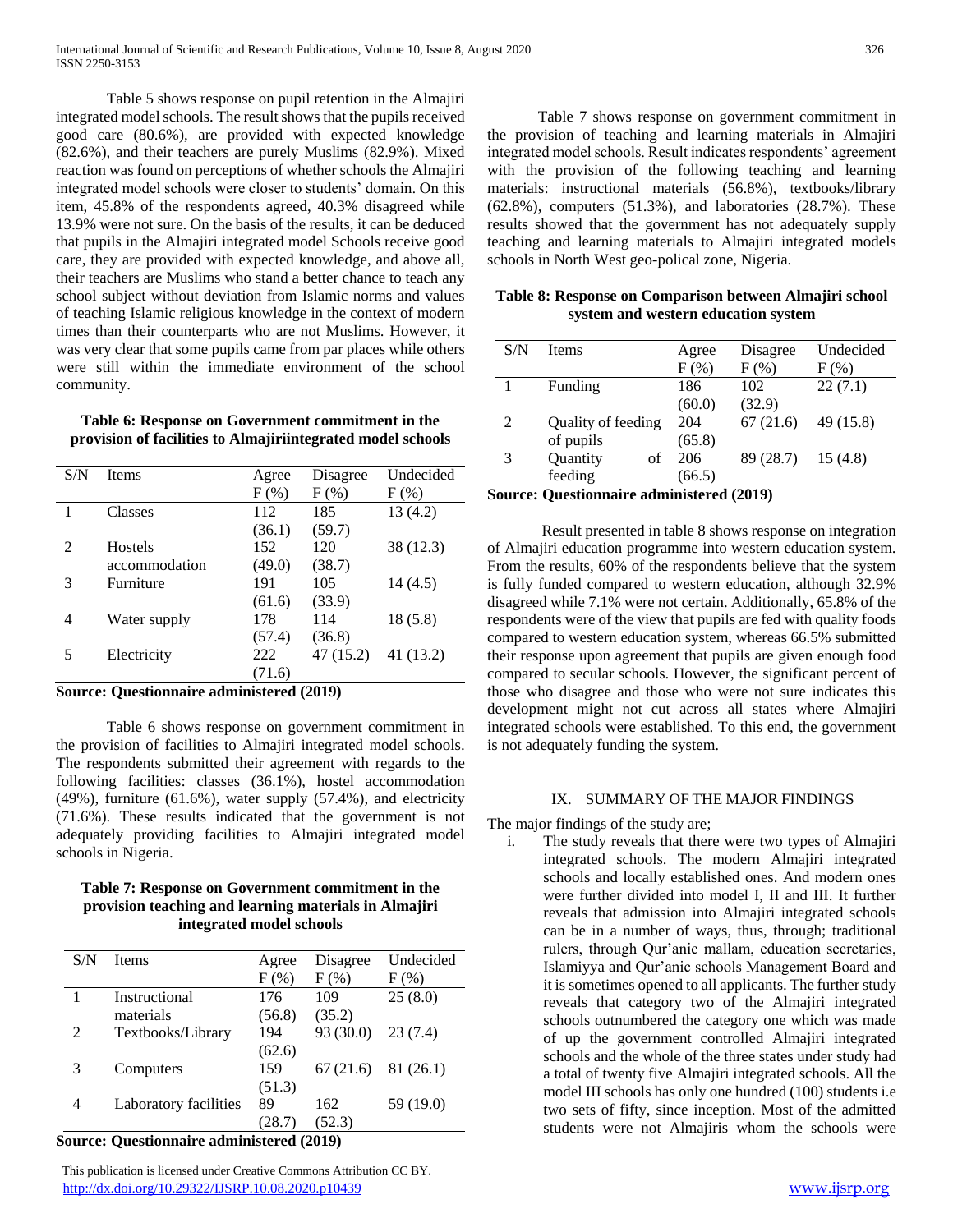established for. These had clearly shown that Almajiri education was not well integrated into the main stream Nigeria education in consideration of the number of integrated schools, nature of the students/pupils and the number enrolled into the school yearly.

- ii. Although, the findings further reveals that pupils/students' retention was ensured by the pupils/students' ability to read and write and speak English and Arabic languages.The findings also revealed that good students care like school uniform, feeding, sporting activities, morality, good security, and control assist students retention and completion in Almajiri integrated schools.It further revealed that, the quality of life of the students has significantly improved by absence of begging for food, dirty, toned clothes, hatred on western education and have good accommodation (hostel), water electricity and sponsored abroad for international studies.It equally reveals that food served to students/pupils daily had assisted in retention and completion in Almajiri integrated schools. It was quite encouraging that the small centres offered various vocational skills that enabled the participant to engage themselves after the training period.
- iii. The findings revealed that, category one with model I and II has good infrastructure and category two (small centres) suffered dilapidated buildings and acute shortage of school infrastructure without government support. It also revealed that model III schools had shortage of classrooms and hostels. And there was shortage of water in some schools, there was even a school that used to buy water for school food, though in other schools the situation was good. It further revealed that the schools had good health care services. This shows thatgovernment is not doing well in terms of the schools infrastructure because new contracts are not awarded after the initial ones.
- iv. It shows that some Almajiri schools had adequate instructional materials and computer lab for practical teaching and learning computer studies. It also shows that schools used to give pupils exercise books free. At the same time text books series were produced purposely for Almajiri schools. But the publication stopped from series 1-3, 4-6 and that of secondary schools was left to teachers and students to battle with. But the study acknowledges the international agencies participation in the provision of instructional materials. The findings revealed a shortage of instructional materials in some Almajiri integrated schools which made some community members to donate in that direction. This had indicated that instructional materials were also inadequately supplied.
- v. The study also reveals that, Model Almajiri integrated schools were completely fed and funded by state governments. Adopted Quranic school centers were not fed and funded by any government. And the boarding model schools were served with three meals and day ones were served with only two meals. This shows that, some Almajiri integrated schools students were opportune to received enough food. It therefore reveals that, the model

 This publication is licensed under Creative Commons Attribution CC BY. <http://dx.doi.org/10.29322/IJSRP.10.08.2020.p10439> [www.ijsrp.org](http://ijsrp.org/)

Almajiri integrated schools were fully funded by government, community leaders only complimenting its effort for the success of the schools. It further reveals that community members were participating in Almajiri integration program through the funding of some independent centres in their communities. The study therefore discovered that the day Almjiri schools in Sokoto state have no provision for food, while those in Kano enjoyed two meals daily. But the adopted Quranic schools in both states had no official food provision.This shows that government is making effort in maintaining the pupils' feeding**.**

# X. DISCUSSION OF FINDINGS

 The discussion of the findings was done based on the order of the stated research questions of the study. Thu;

# **i. What are the processes involved in admission into Almajiri integrated schools in Worth West geopolitical zone, Nigeria?**

 The study was set to assess the integration of *Almajiri* education into the mainstream Nigeria education system in North West geo-political zone, Nigeria. It reveals that there were two types of *Almajiri* integrated schools that is the modern *Almajiri* Integrated Schools and the Adopted *Almajiri* integrated schools. The total number of the modern integrated schools in Kano and Sokoto was twenty five (25) which is incomparable to the number of primary and secondary schools in the states. FGN (2015) describes that over nine million (9m) school age children were believed to be *Almajiris* who were totally out of school. With this number of schools how can twenty five (25) schools in the two giant states of Kano and Sokoto make a significant absorption of this numbered with model III admitting only one hundred students. The adopted *Tsangaya* Integrated schools that were made to support the programme were ill-equipped and not supported by government and most of them ended their programme on basic literacy and numeracy which has shallow provision for further education.

 The mode of admission into the *Almajiri* integrated schools use to be in a number of ways. Through traditional rulers, through Quranic*Mallams* education secretaries, Islamiyya and Quranic school management Board and it is sometimes opened to all applicants. These multiple ways for admission indicated a sign of improper organization in the programme. A common way for admission supposed to be device. For instance, the three levels of education in Nigeria had common means for admission, primary school through headmaster/sells of forms, secondary schools through common entrance. Tertiary institutions, through Joint Admission and Matriculation Board (JAMB). The study further reveals that certain considerations used to be made before admission. These include; pupils from Qur'anic schools, Qur'anic background; age and interview and children from weak family. These considerations are just like guidelines or requirements for admission into any formal school system. For instance, before admission into primary and secondary schools certain things need to be considered like; Age, interview and qualification. Therefore the considerations for admission into integrated *Almajiri* schools only need to be organized and standardized to become guidelines for admission into *Almajiri* Integrated School.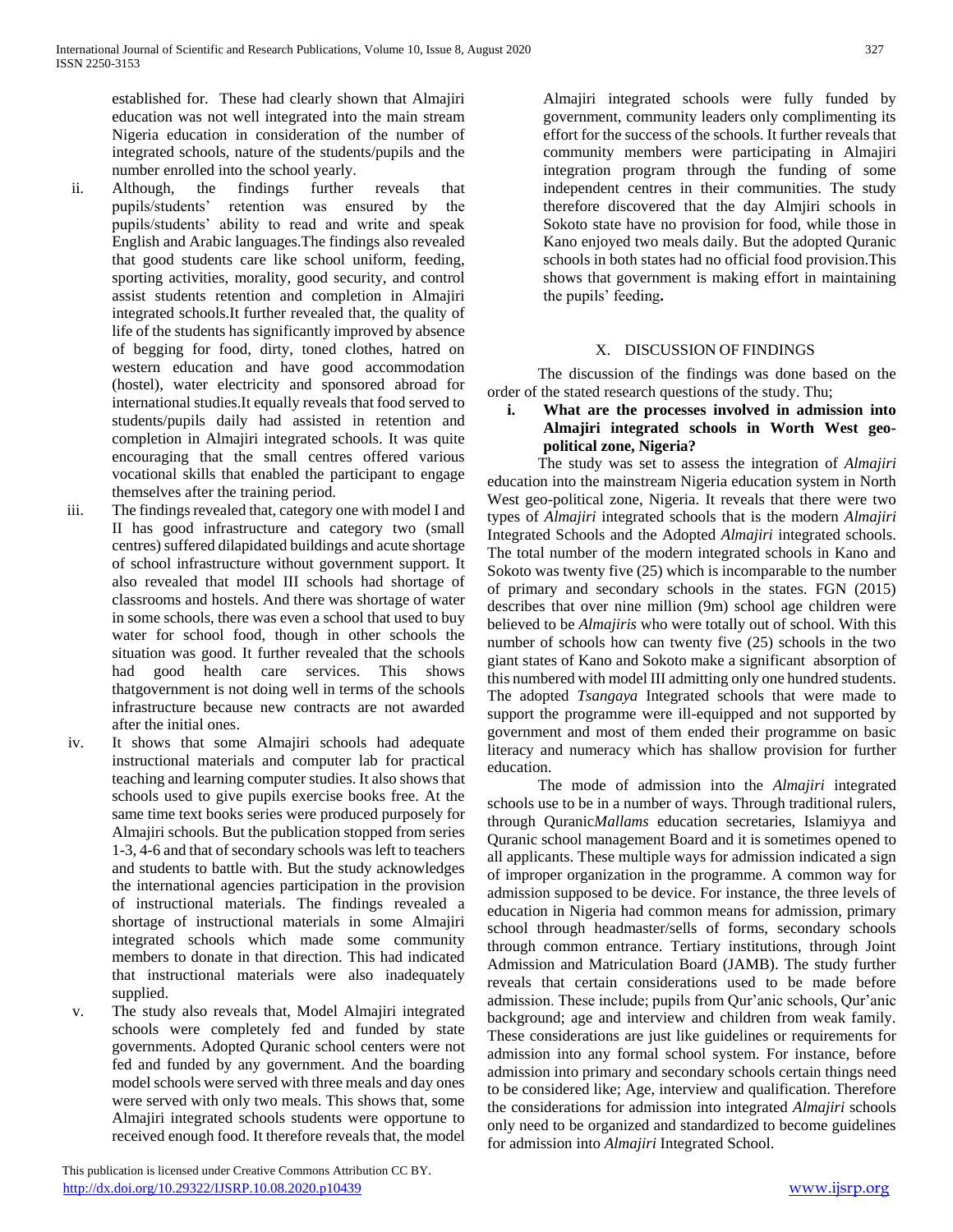# **ii. In which ways students/pupils were retained in Almajiri Integrated Schools in North West geopolitical zone, Nigeria?**

 After admission of pupils/students into *Almajiri* integrated schools measurers used to be put forward to ensure retention and completion of learners in the schools**.** The quantitative data revealed all *Almajiris* and pupils were male. This shows the fact that popular *Almajirci* used to be carried out by male child. The study reveals that certain things used to assist pupils/students retention in the schools, they include; ability to read and write: pupils /students good care and morality; improvement in the quality of life; provision of food; vocational training: good advice to parents by traditional rulers: effective learning and quality education provision of basic needs and parents visit. One of the basic function of formal school is to provides basic intellectual skills - reading, writing and simple Arithmetic calculation (Mahuta, 2007). Pupils of *Almajiri* integrated schools were lacking these skills before joining the schools, as they now enjoy the skills, they still wish to continue in the schools. The school also teaches character and morality. That is why the personality and morality of the pupils improve significantly and clear difference appeared between the students/pupils and the itinerant children. *Almajiri* integrated schools used to provide food to students/pupils just as supplied to conventional boarding schools and this plays a vital role in retention and completion in the schools. The schools also provided vocational skills that prepared learners to become selfreliant. Vocational education (skills) prepares people for specific trades, crafts, and career at various levels (en.m.wikipedian.org/wiki/vocational-education). Effective learning and quality education also assisted retention in the schools. This provides meaningful learning and progressive education which will, make the children to feel the impact. This implies the John Locke's concept of education which he terms as "progressivism". For every life to survive it must be able to meet the basic needs of life. Most of those basic needs were supplied to the students/pupils in order to live as individuals and also live in the school successfully. These might be connected with the little number of pupils and limited number of schools. Because most of the things supplied to schools was done only once (First issue) which indicated government negligence on education and *Almajiri* Education Programme in particular.

# **iii. What are the government's commitments towards provision of school buildings and infrastructure in Almajiri Integrated Schools in North West geopolitical zone, Nigeria?**

 The school infrastructure is still good in some schools like model I and II, but model III has limited classes and hostels and even occupied small area of land accommodating only one hundred pupils at a time. This is very meager compare to what is operating in conventional primary schools. Some schools had good water supply while in some schools it was inadequately supplied, electricity and furniture were mostly in good condition.

# **iv. What are the government's commitments towards provision human and material resources in Almajiri Integrated Schools in North West geo- political zone, Nigeria?**

 This publication is licensed under Creative Commons Attribution CC BY. http://dx.doi<u>.org/10.29322/IJSRP.10.08.2020.p10439</u> [www.ijsrp.org](http://ijsrp.org/)

 Government commitments towards the integration of *Almajiri* education in the mainstream Nigeria education system can be manifested in a number of ways thus: establishment of adequate *Almajiri* integrated schools: employment of adequate and qualified teachers; provision of instructional materials; school infrastructure; basic needs of students/pupils in the schools as well as training and retraining of staff. To what extent government was able to realize the above mentioned so that it can be found committed on the integration? For instance, qualified and enough teachers were not employed for the programme. A nongovernmental organization has to employ the services of qualified *Alarammas*to taught *Tahfeezul* Qur'an in some schools. Secondly, some schools paid their *Alarammmes* through the efforts of Parents Teachers Association (PTA). Thirdly some schools were not properly teaching *Tahfeez* which is one of the important subjects in the schools. And lastly some schools had computers in store but had no qualified teachers to teach the subject the same thing applied to vocational training machines. This clearly shows that enough and qualified teachers were not employed for the programmed. Before, there used to be enough instructional materials. This happened when the programme was new and the necessary materials were issued to schools. Few years later the materials were used up where parents had to continue buying exercise books, pens, and uniform for their children. Teachers have to look for primary 4-6 and secondary school text books for teaching their relevant subject areas, because the text book series stopped at primary 1-3 even the computer systems can only be found in well managed schools, because all the materials were issued once.

# **v. What are the sources of funding and feeding of students/pupils in Almajiri Integrated Schools in North West geo-political zone, Nigeria?**

 The findings reveled that state government is completely responsible for funding the recurrent expenditure of the schools. Therefore the students/pupils received their normal square meal daily. Mattresses, beds and text books were first issued by the federal government since the inception of the schools and no more. On training and retraining of teachers, head teachers were trained on *Almajiri* Education curriculum and implementation, though such need to be extended to teachers and other areas of the integration program. These had clearly shown how government is less committed in maintaining and expanding the programme. Things are at stand still in almost all the *Almajiri* integrated schools and the adopted centres were not supported by government.

# XI. RECOMMENDATIONS

The study recommends the following;

1. Government should establish an agency for *Almajiri* education and construct at least two *Almajiri* integrated schools in each Local Government Area or one in each ward within the area of study. The adopted integrated schools should be supported and fully regulated to take primary and secondary school subjects respectively. The constituted agency should be mandated to carry out all the admission exercise through liaison with tradition rulers in the areas.